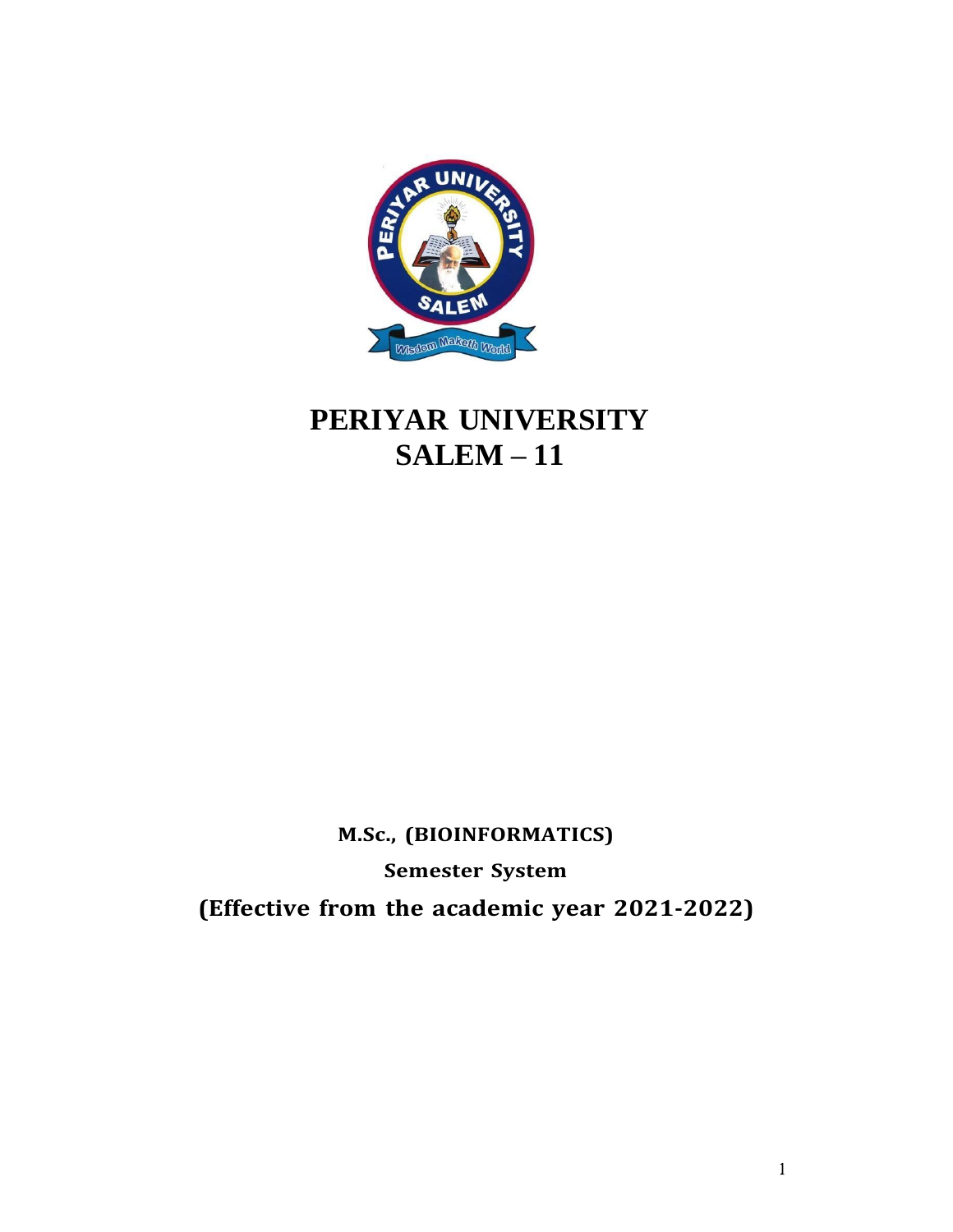# **M.Sc. BIOINFORMATICS** *CHOICE BASED CREDIT SYSTEM*

### **(For the students admitted from the year 2021-22 onwards)**

| Part                       | <b>Course Code</b> | <b>Course</b>                                                     | Hrs.           | <b>Credit</b>            | <b>Marks</b>            |                 |              |
|----------------------------|--------------------|-------------------------------------------------------------------|----------------|--------------------------|-------------------------|-----------------|--------------|
|                            |                    |                                                                   |                |                          | $\overline{\text{CIA}}$ | EA              | <b>Total</b> |
| <b>Semester I</b>          |                    |                                                                   |                |                          |                         |                 |              |
| Core I                     | 21PBI01            | <b>Introductory Bioinformatics</b>                                | $\overline{4}$ | $\overline{4}$           | $\overline{25}$         | $\overline{75}$ | 100          |
| Core II                    | 21PBI02            | Cell and Molecular Biology                                        | $\overline{4}$ | $\overline{4}$           | $\overline{25}$         | $\overline{75}$ | 100          |
| Core III                   | 21PBI03            | <b>Biomolecules</b>                                               | $\overline{4}$ | $\overline{4}$           | $\overline{25}$         | 75              | 100          |
| Core IV                    | 21PBI04            | Programming in C and C++                                          | $\overline{4}$ | $\overline{4}$           | $\overline{25}$         | $\overline{75}$ | 100          |
| Elective-I                 | 21PBIE01           | Mathematics and Biostatistics                                     | $\overline{4}$ | 4                        | $\overline{25}$         | $\overline{75}$ | 100          |
| Practical-I                | 21PBIP01           | Lab Course $-I$<br>Cell and Molecular Biology<br>Practical        | 6              | $\overline{\mathcal{L}}$ | 40                      | 60              | 100          |
| <b>Semester II</b>         |                    |                                                                   |                |                          |                         |                 |              |
| Core V                     | 21PBI05            | Genomics and Proteomics                                           | $\overline{4}$ | $\overline{4}$           | $\overline{25}$         | $\overline{75}$ | 100          |
| Core VI                    | 21PBI06            | <b>Relational Database</b>                                        | $\overline{4}$ | $\overline{4}$           | $\overline{25}$         | $\overline{75}$ | 100          |
|                            |                    | Management systems                                                |                |                          |                         |                 |              |
| Core VII                   | 21PBI07            | <b>Structural Biology</b>                                         | $\overline{4}$ | $\overline{4}$           | 25                      | 75              | 100          |
| Elective-II                | 21PBIE02           | Genetic and<br>Genetic engineering                                | $\overline{4}$ | $\overline{4}$           | 25                      | 75              | 100          |
| Value Edu                  |                    | Human Rights                                                      | $\overline{2}$ | 1                        | 25                      | $\overline{75}$ | 100          |
| Practical-<br>$\mathbf{I}$ | 21PBIP02           | Lab Course-II<br>Programming Lab                                  | 6              | $\overline{4}$           | 40                      | 60              | 100          |
| Practical-<br>III          | 21PBIP03           | Lab Course-III<br>Sequence and Structural<br>Analysis Lab         | 6              | $\overline{4}$           | 40                      | $\overline{60}$ | 100          |
| <b>Semester III</b>        |                    |                                                                   |                |                          |                         |                 |              |
| Core VIII                  | 21PBI08            | Molecular Modelling and<br>Drug Design                            | $\overline{4}$ | $\overline{4}$           | 25                      | 75              | 100          |
| Core VIX                   | 21PBI09            | Omics and Systems Biology                                         | 4              | $\overline{4}$           | 25                      | 75              | 100          |
| Core $X$                   | 21PBI10            | Perl, Python and Web<br>Programming                               | $\overline{4}$ | $\overline{4}$           | 25                      | 75              | 100          |
| Core XI                    | 21PBI11            | <b>Big Data Analysis and Next</b><br><b>Generation Sequencing</b> | $\overline{4}$ | $\overline{4}$           | 25                      | 75              | 100          |
| Elective-<br>III           | 21PBIE03           | Data Warehousing and Data<br>Mining                               | 4              | $\overline{4}$           | 25                      | 75              | 100          |
| Practical-<br>IV           | 21PBIP04           | Lab Course-IV<br>Programming in Perl, Python,<br>and Web          | $\overline{6}$ | $\overline{4}$           | 40                      | 60              | 100          |
| <b>Semester IV</b>         |                    |                                                                   |                |                          |                         |                 |              |
| Core XII                   | 21PBI12            | <b>Research Methodology</b>                                       | $\overline{4}$ | $\overline{4}$           | 25                      | 75              | 100          |
| Add-On                     |                    | <b>PHP Scripting Language</b>                                     | $\overline{2}$ | ä,                       | $\overline{a}$          |                 |              |
| Project                    | 21PBI13            | Project Work                                                      |                | 14                       |                         |                 | 200          |

# **PROJECT WORK**

Dissertation submission: 120

CIA: 30

Viva-voce: 50 **Total Credits: 91 Total: 200 Total Marks: 2200**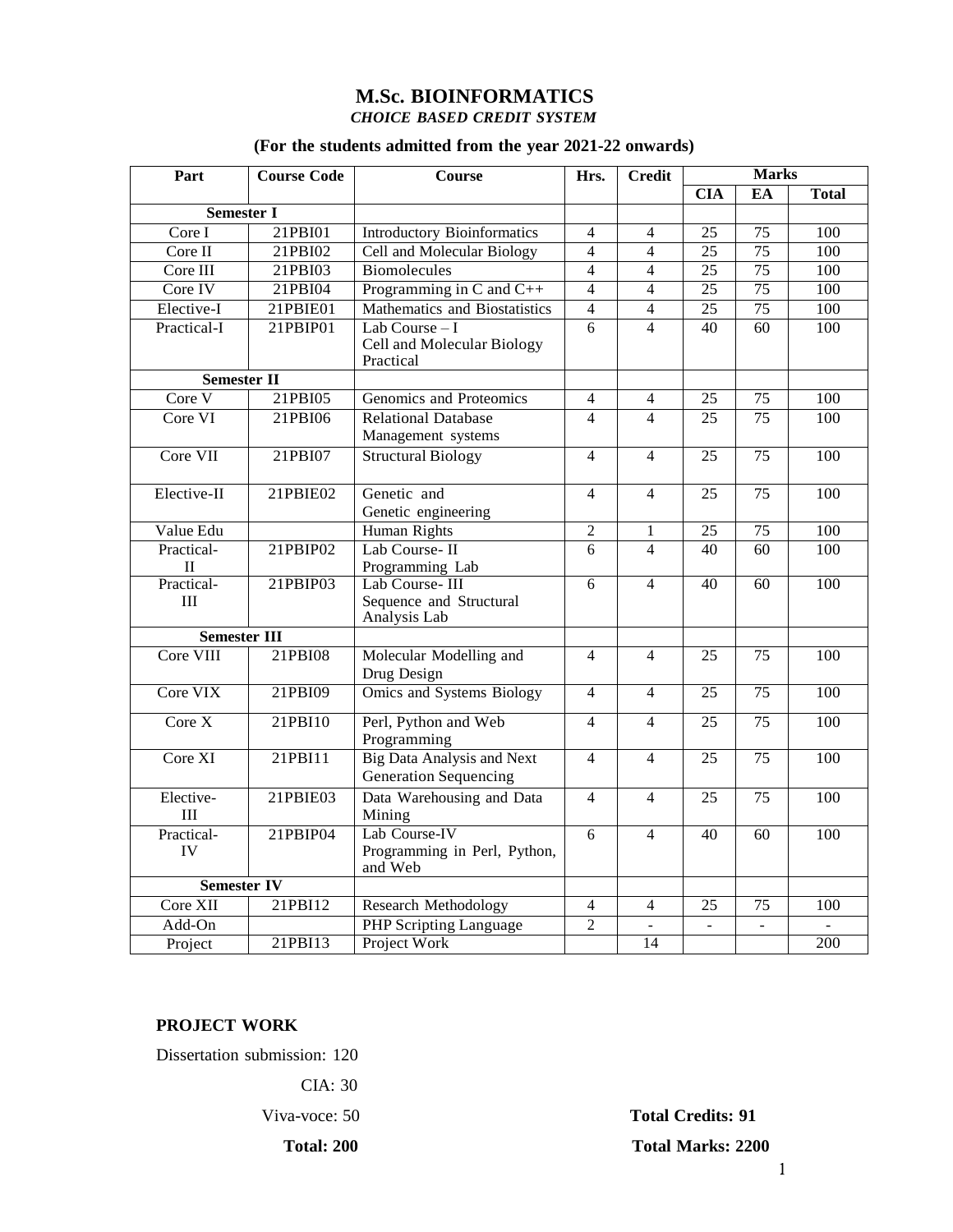### **SEMESTER** - **I**

### **INTRODUCTORY BIOINFORMATICS**

# **UNIT I**

Introduction to Bioinformatics; Computers in Biology to understand biological system; Basic commands of Windows, Unix and Linux operating systems; Concept of open resources in Bioinformatics.

### **UNIT II**

**Sequence analysis:** Biological background for sequence analysis; Sequence alignment; Global, Local, Pairwise and Multiple sequence analysis; Algorithm for alignments; Database searching; Tools for sequence alignment.

### **UNIT III**

**Biological Databases:** Database concepts; Introduction to data types and source; Protein sequence and structural databases; Nucleic acid database; Genome databases; Specialized databases; Carbohydrate databases; clinically relevant drug-drug interaction databases; Information retrieval from Biological databases; Entrez system.

### **UNIT IV**

**Cheminformatics:** Introduction; Chemoinformatics tools; Chemical structure representation (SMILES and SMARTS); Chemical databases: CSD, ACD, WDI, Chembank, PUBCHEM, Chemical structure file formats; Structural isomers; Structure visualization.

### **UNIT V**

**Medical and Pharmacy Informatics:** Introduction to Pharmacy Informatics, Medical transcription; Role of informatics to enhance the services provided by pharmaceutical care givers. Health Information Systems Architecture, Health data management, Medical coding, Telemedicine and Telehealth, Ethics in medical informatics, Pharmacy systems and automation, Informatics applications in pharmacy, survey and evaluation of on-line resources.

### **References:**

- Mount, D. 2004. "Bioinformatics: Sequence and Genome Analysis"; Cold Spring Harbor Laboratory Press, New York.
- Baxevanis, A.D. and Francis Ouellellette, B.F. 1998. "Bioinformatics a practical guide to the analysis of Genes and Proteins"; John Wiley & Sons, UK.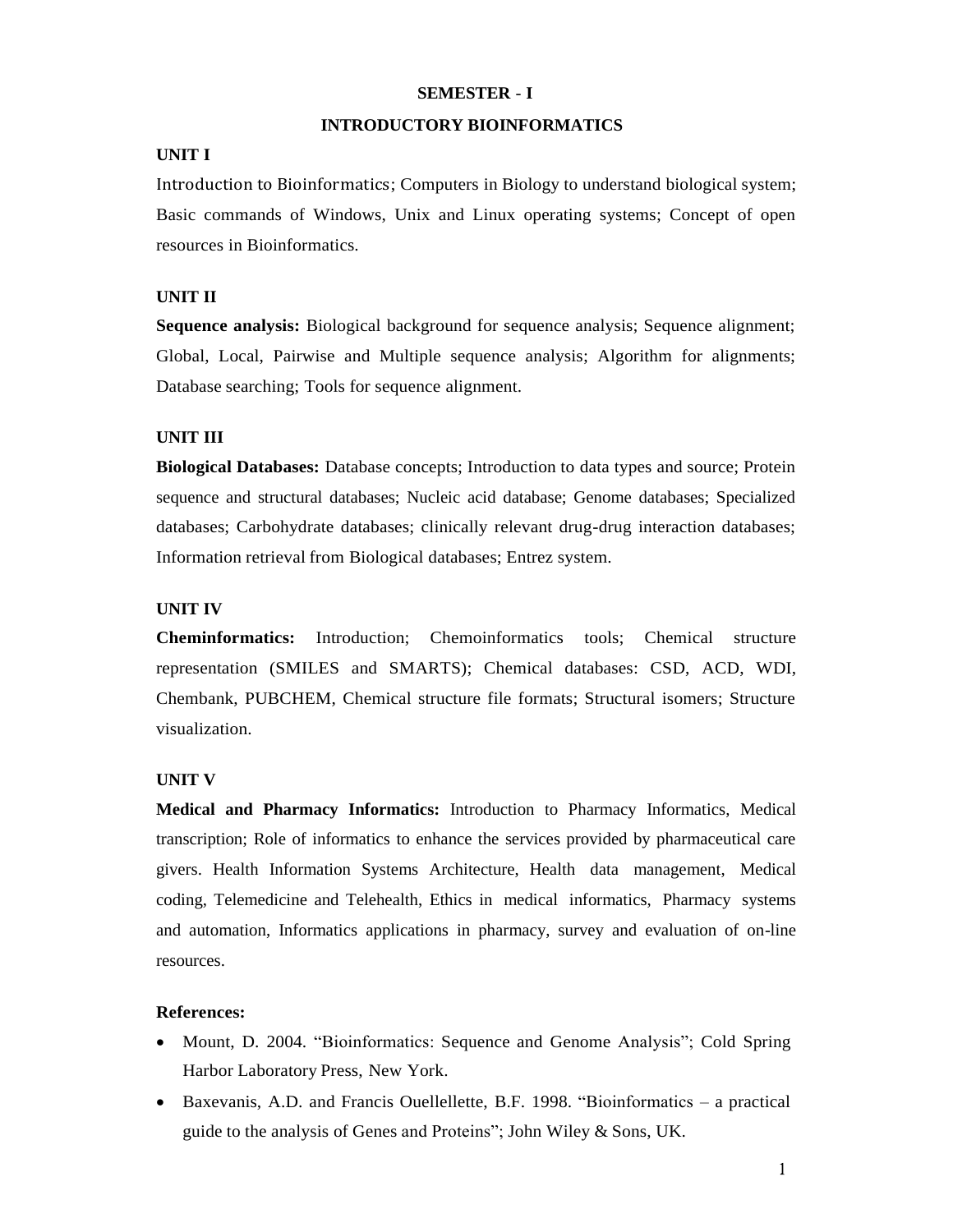- Lesk, A.M. 2002. "Introduction to Bioinformatics", First edition, Oxford University Press, UK.
- Jean-Michel, C. Notredame, C. 2003. "Bioinformatics for Dummies"; John Wiley & Sons.
- Ole Lund, Nielsen, M., Lundegaard, C. Kesmir, C. and Brnak, S. 2005."Immunological Bioinformatics"; The MIT press.
- R. Durbin, S. Eddy, A. Krogh and G. Hitchison. 2003. Biological Sequence Analysis, Cambridge University Press, Eighth edition.
- Andrew R. Leach & Valerie J. Gillet. 2007. An Introduction to Chemoinformatics, Springer, Revised Edition.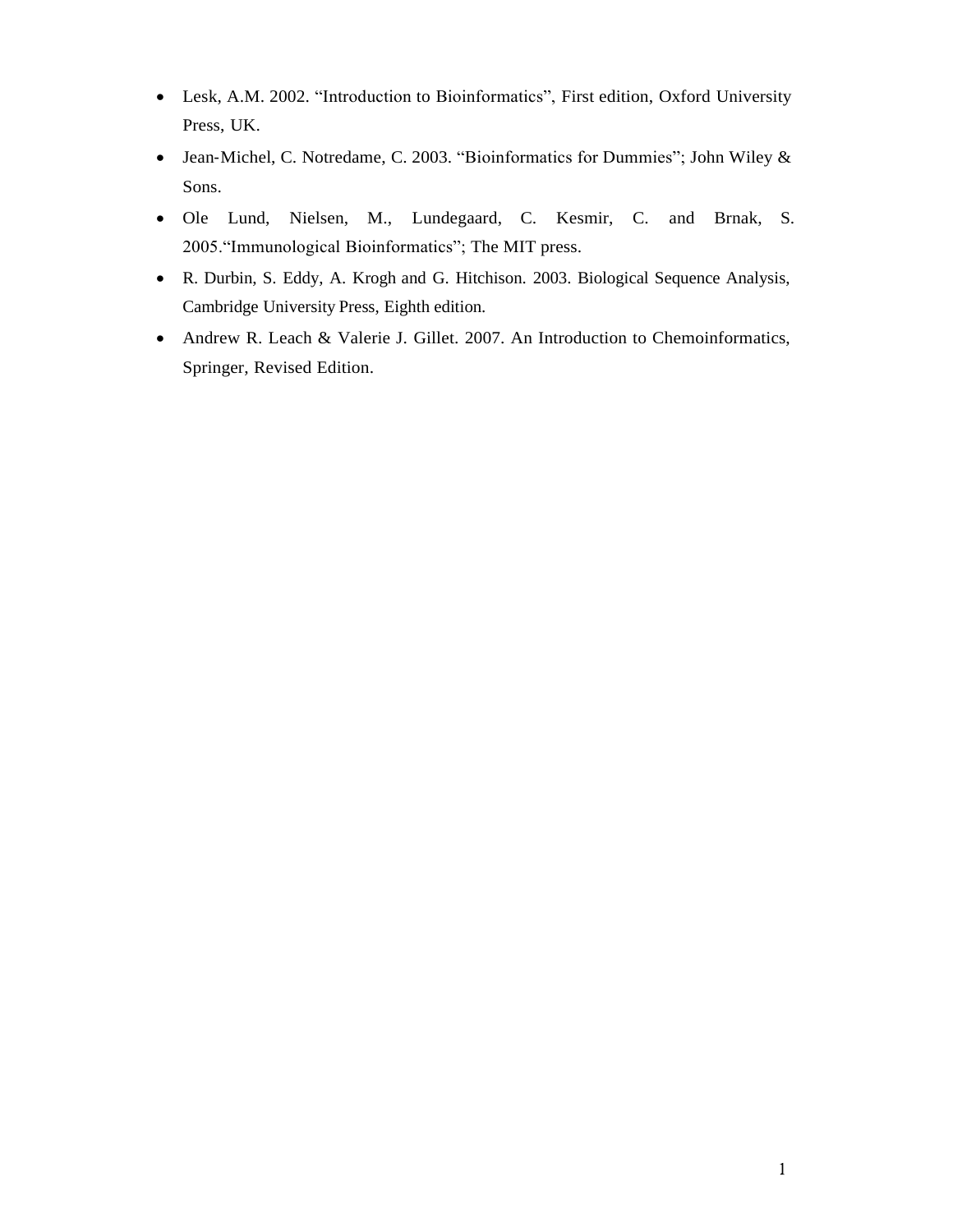#### **CELL AND MOLECULAR BIOLOGY**

#### **Unit–I**

**Cell and Sub cellular Organelles:** Organization of prokaryotic and eukaryotic cells. Composition of membranes, endocytosis and exocytosis, membrane transport types and function. Structure and functions of mitochondria and chloroplast (Mitochondria – structure, biogenesis; Chloroplast – structure, biogenesis; Molecular events of electron transport chain, ATP synthesis, photosynthesis and photorespiration), endoplasmic reticulum, ribosomes, Golgi, lysosomes, vacuoles, peroxisomes, glyoxisomes, cytoskeleton.

#### **Unit–II**

**Cell cycle regulation and signal transduction**: The cell cycle: phases, regulation by cyclins and cyclin dependent kinases. Checkpoints. Cell cycle and regulation, cell - cell interaction, ECM, Cell junctions (Adhesion, Gap and tight), plasmodesmata, desmosomes. Biochemistry and molecular biology of Cancer – malignant growth, tumour suppressor genes and oncogenes; chemical carcinogenesis, hormonal imbalances. Mechanism of signal transduction: cellular response to environment signals in animals and plants.

### **Unit–III**

**Chromatin, replication and repair:** Nucleus: Structure and organization of prokaryotes and eukaryotic chromatin, the central dogma of molecular biology, Concept of the gene - gene, cistron, coding region (ORF), transcription unit, untranslated region (UTR), pseudogenes, euchromatin and heterochromatin. Typical structure of protein-coding genes in prokaryotes and eukaryotes. Split genes- exons and introns. DNA replication in bacteria and eukaryotes: initiation, elongation, termination. DNA repair- photoreactivation, excision repair, mismatch repair, SOS response, double strand break repair.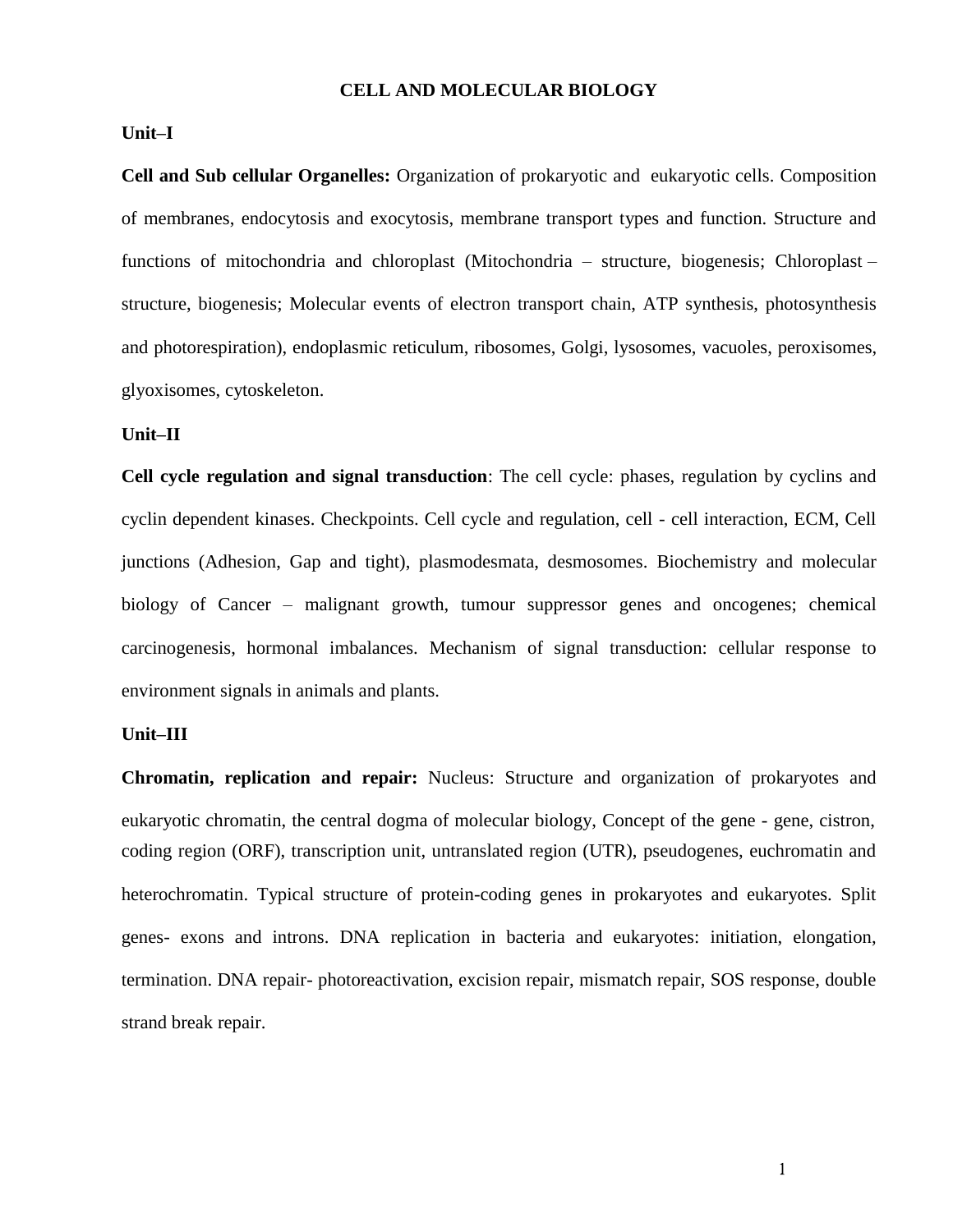#### **Unit–IV**

**Transcription, translation and mutation:** Transcriptional processing Transcription in E. coli: Transcription eukaryotes: subunit structure, transcription factors, promoters, inhibitors. Posttranscriptional processing of prokaryotic and eukaryotic rRNA, and tRNA and eukaryotic mRNA. Mutations: point mutations and frame shift mutations. Suppressor mutations - nonsense and missense suppression. Mechanism of protein synthesis in bacteria and eukaryotes: amino acid activation, initiation, elongation and termination. Post-translational modifications and molecular chaperones. Protein localization: synthesis of secretory and membrane proteins, import into nucleus, mitochondria, chloroplast and peroxisome.

### **Unit-V**

**Cellular development:** Gametogenesis-spermatogenesis and oogenesis, fertilization- artificial insemination-in vitro fertilization-types of egg and pattern of cleavage, blastulation, gastrulation, Ffate of germ layer-microsporogenesis and megasporogenesis, pollen development-Amphimixis and parthenocarpy. Organogenesis. Development of Drosophila and Arabidopsis – spatial and temporal regulation of gene expression; life cycle and molecular biology of some pathogens – AIDS virus, tuberculosis, malarial parasite, hepatitis virus, filarial parasite and kalazar parasite.

### **Reference Books**

- Geoffrey Cooper, 2000, The Cell: A molecular approach.  $2<sup>nd</sup>$  Eds. Sinauer Associates Inc.
- Gerald Karp, 2008. Cell and Molecular Biology: Concepts and Experiments, 5<sup>th</sup> Edition. Wiley
- Wilson and Walker, 2012. Principles and techniques of Biochemistry and Molecular biology. 7th ed. Cambridge University Press.
- Sambrook, 2012. Molecular Cloning. Cold Spring Harbor Laboratory, 4 th ed.
- Lodish et al Molecular Cell biology 8th ed. Freeman, 2016
- David Clark, Nanette Pazdernik and Michelle McGehee, 2018. Molecular Biology. 3rd

Edition. Academic Cell.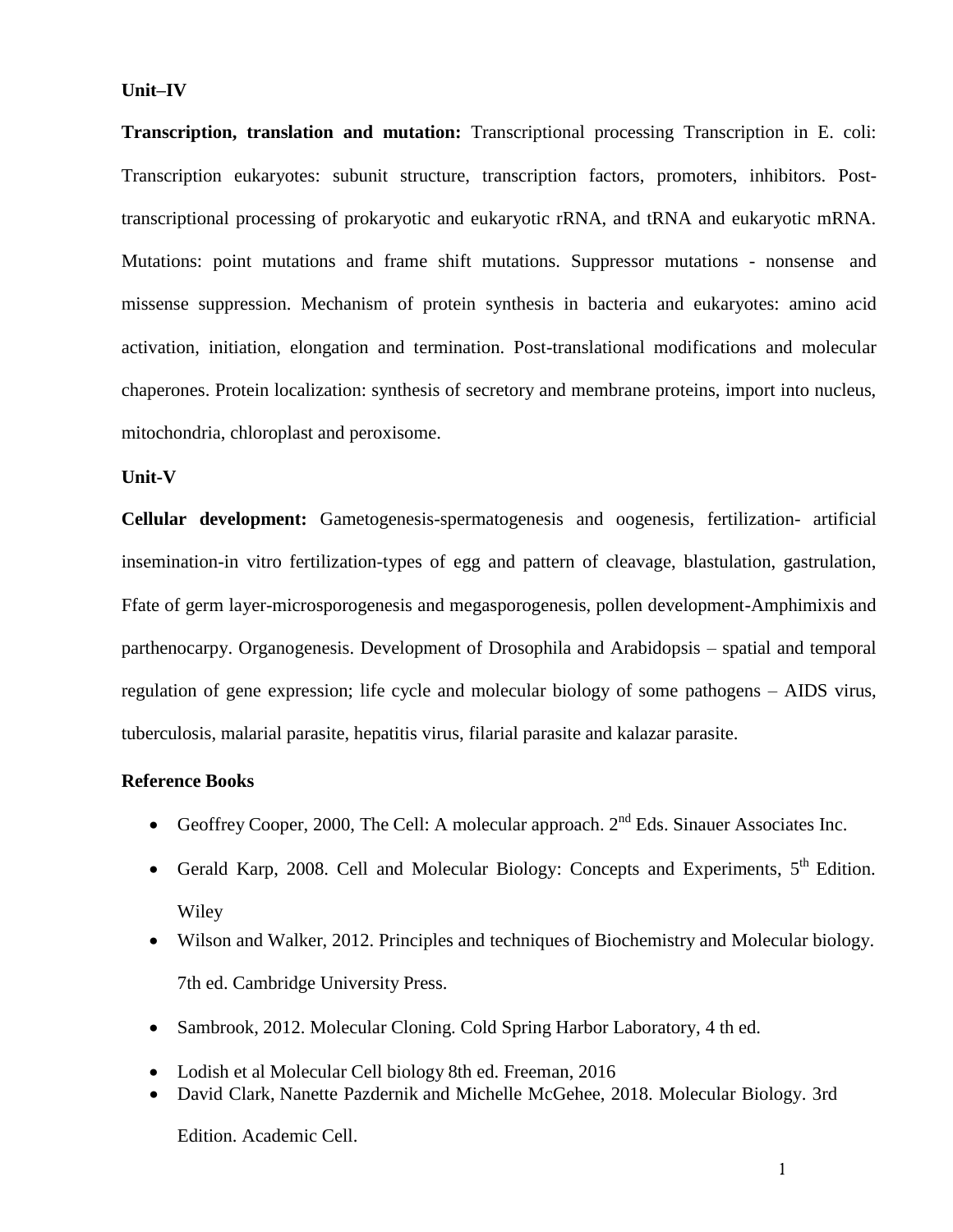#### **BIOMOLECULES**

#### **UNIT I**

Introduction to Biomolecules – Structure and function of DNA, RNA, protein, carbohydrate and lipid. Folding pathways: Principles of protein folding, role of chaperons,

# **UNIT II**

Molecular interactions: protein-protein, protein-DNA, DNA-Drug, Protein-Lipid, Protein-Ligand, Protein-Carbohydrate interaction, Metalloprotein. Pi … Pi interactions, C-H…Pi interactions.

### **UNIT III**

Structure and Stability of Proteins: Peptide bond; Ramachandran Plot; Calculation of conformation of different states of proteins; Properties of α-helix and β-sheets; Secondary structure prediction and determination; connectivities. Tertiary structure: Determination of state of tertiary structure; characteristic balance in rigidity and flexibility; Domain concept  $(\alpha, \beta, \alpha/\beta)$ - and  $\alpha+\beta$ -domains) and interacting motifs. Quaternary structure: Geometry, Symmetry and intermolecular interfaces.

#### **UNIT IV**

Structure and Stability of Carbohydrates: configuration and Conformation; Step Up and Step down reactions; Conversion of Aldos to Ketos and vice versa. Conformational stability ratings, Anomeric effect, Reverse anomeric effect; Structure and stability of polysaccharides, glycoproteins, glycolipids and proteoglycans. Structure and stability of Nucleic acids (DNA and RNA), topological structure, fine structure of DNA and its organization in genome.

### **UNIT V**

Stereochemistry: Configuration and conformation and stability; Elements of symmetry, Chirality; RS-, EZ-, DL- and dl- system of nomenclature; Stereo-specific and stereoselective reactions; Determination of relative configuration by asymmetric synthesis. Stereochemistry of proteins and nucleic acids.

- Principles of Biochemistry, Lehninger C Rs. Publ. (1982).
- Biochemistry, L. Stryer, W.H. Freeman, San Francisco.
- Schaum's Outline Series of Theory and Problems of Biochemistry, Philip W. Kuchel and G.B. Ralston. Int. Ed., McGraw-Hill Book Co.
- Problem Approaches in Biochemistry. Wood and Hood.
- Biochemistry by Voet and voet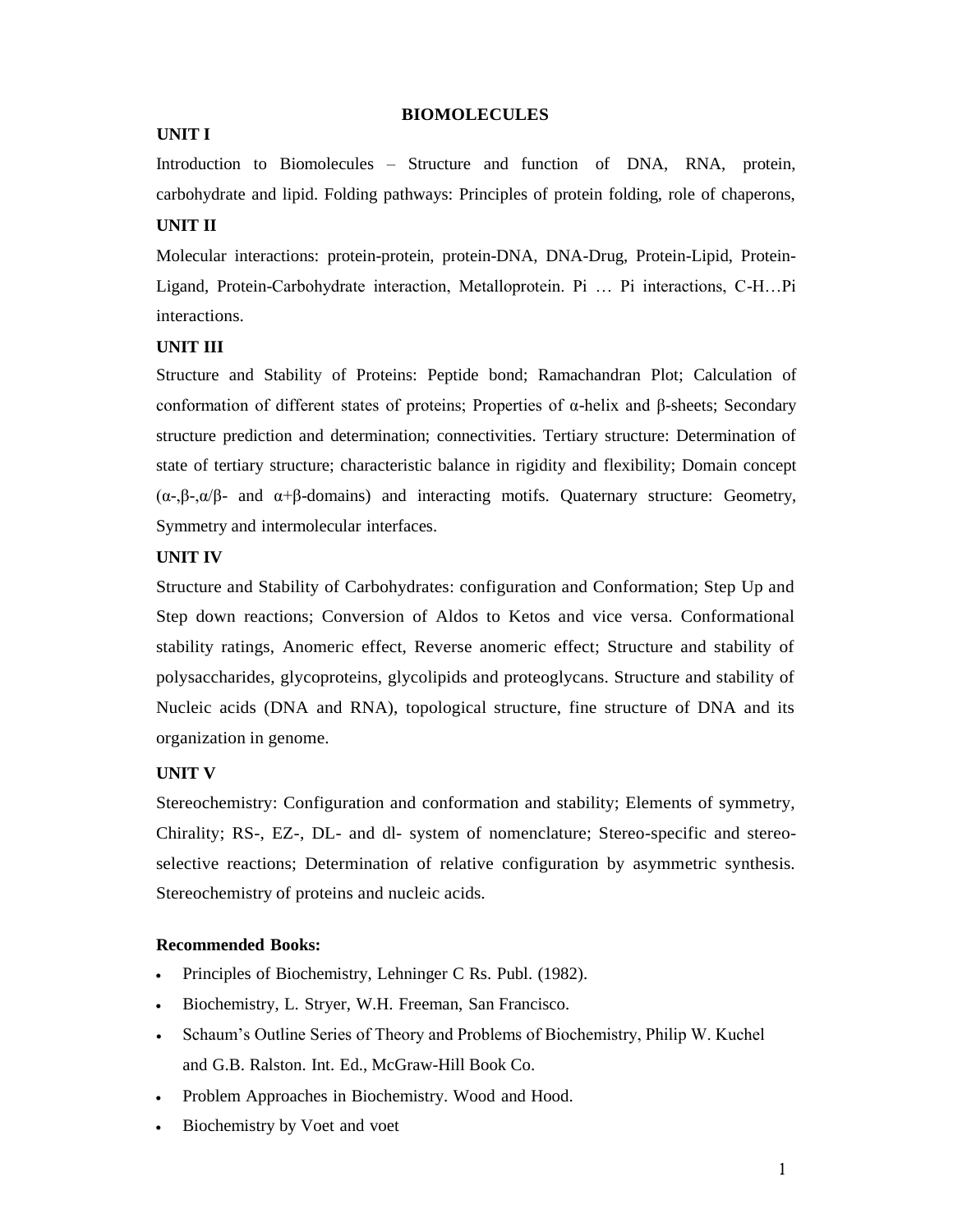- Biochemistry by Zubay
- Albert cotton, F. 1971. Chemical Application of Group Theory. John Wiley and Sons, Inc. New York. 386 pp.
- Spice, J. E. 1964. Chemical Bonding and Structure. Pergamon Press Ltd., Headington Hill Hall, Oxford. 395 pp.
- Winter, m. j. 1996. Chemical Bonding. Oxford University Press, Inc., New York. 91 pp.
- Ernest Eliel, 1996. Stereochemistry of carbon compounds, Prentice Hall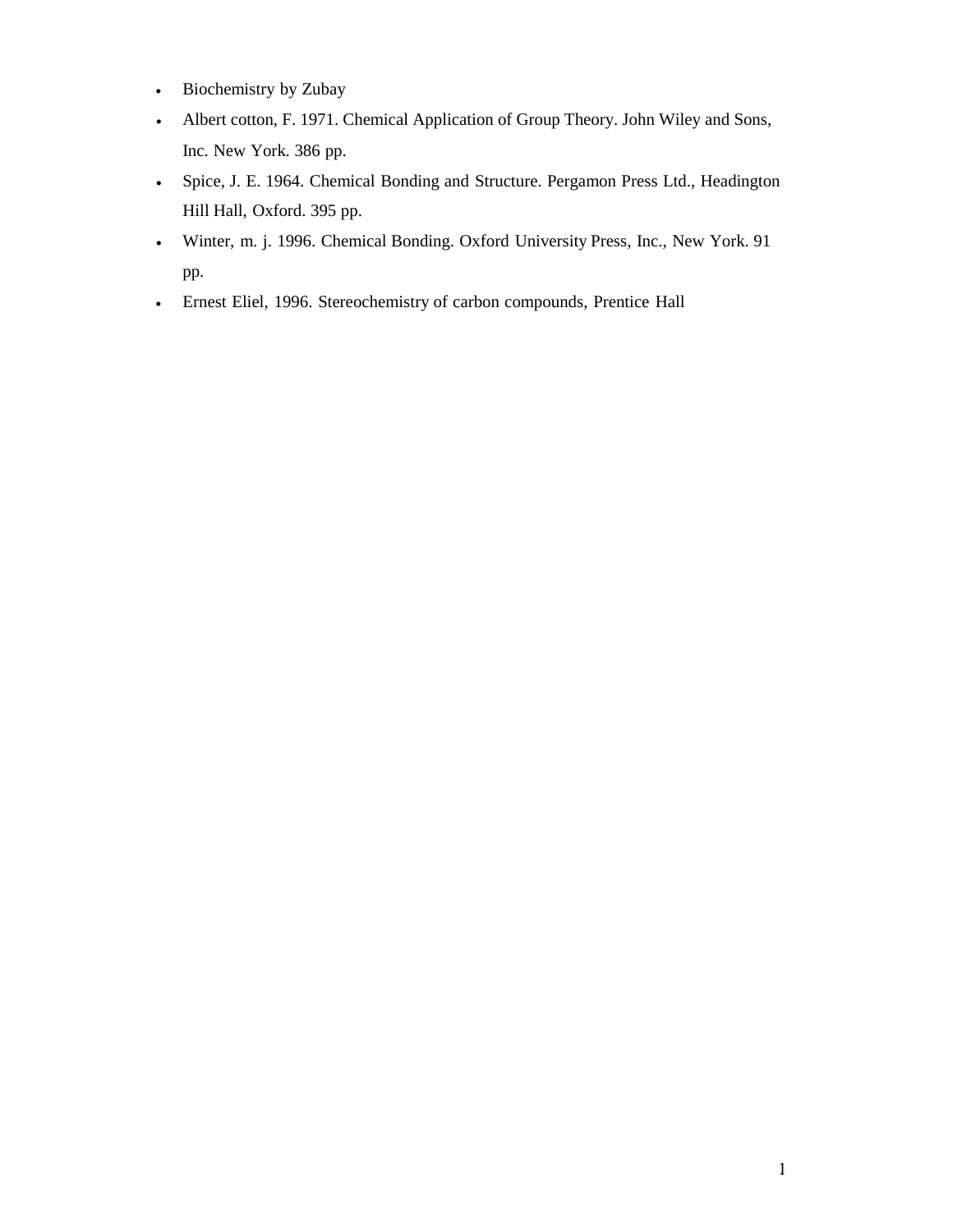### **PROGRAMMING IN C AND C++**

### **UNIT I**

C language Introduction – Tokens – Keywords, Identifier, Variables, Constants, Operators – Expression – Data types –Operator precedence – Statement: Input statement, Output statement,

### **UNIT II**

Control Statements - Conditional and Unconditional Control Statement – Looping Statement: while, do–while, for –nested loop – Arrays

### **UNIT III**

C – Procedural Concepts: Structured Programming – Built-in library function – User defined functions – Pointer introduction – Passing pointer in a function – Structure – Union – File handle: Read and Write from a file.

### **UNIT IV**

Introduction to C++- Basic concepts of OOPS-Introduction to C++,C vs C++-data types, variables, constants, operators and statements in  $C_{++}$  - Conditional and looping statements **UNIT V**

 $C_{++}$  classes - Classes & Objects – Functions in  $C_{++}$  – function prototype-definition– Different forms of Constructor – Destructor – Copy constructor – Inheritance –Single, Multiple and Multi level inheritance – Function  $\&$  operator overloading –inline functions – Friend and virtual functions – Overloaded functions.

- B.W.Kernighan and D.M. Ritchie The C Programming Language, II Edition. Prientice Hall of India.
- Larry Wall, Tom Christiansen & John Orwant Programming Perl –3 ed 2000- O' Reilly.
- Mark Lutz, Programming Python, II Edition., O' Reilly.
- $\bullet$  E. Balagurusamy, Programming in C++ Tata Mc. Graw Hill Edition.
- Byron Gottfried.1998. Programming with C (Schaum's Outline Series ) Tata
- McGrawHill Publishing Company.
- Robert Laffore, Object oriented programming with c++-Waite series.
- Larry. Wall, Programming Perl Tom Christiansen, Orielly Publications.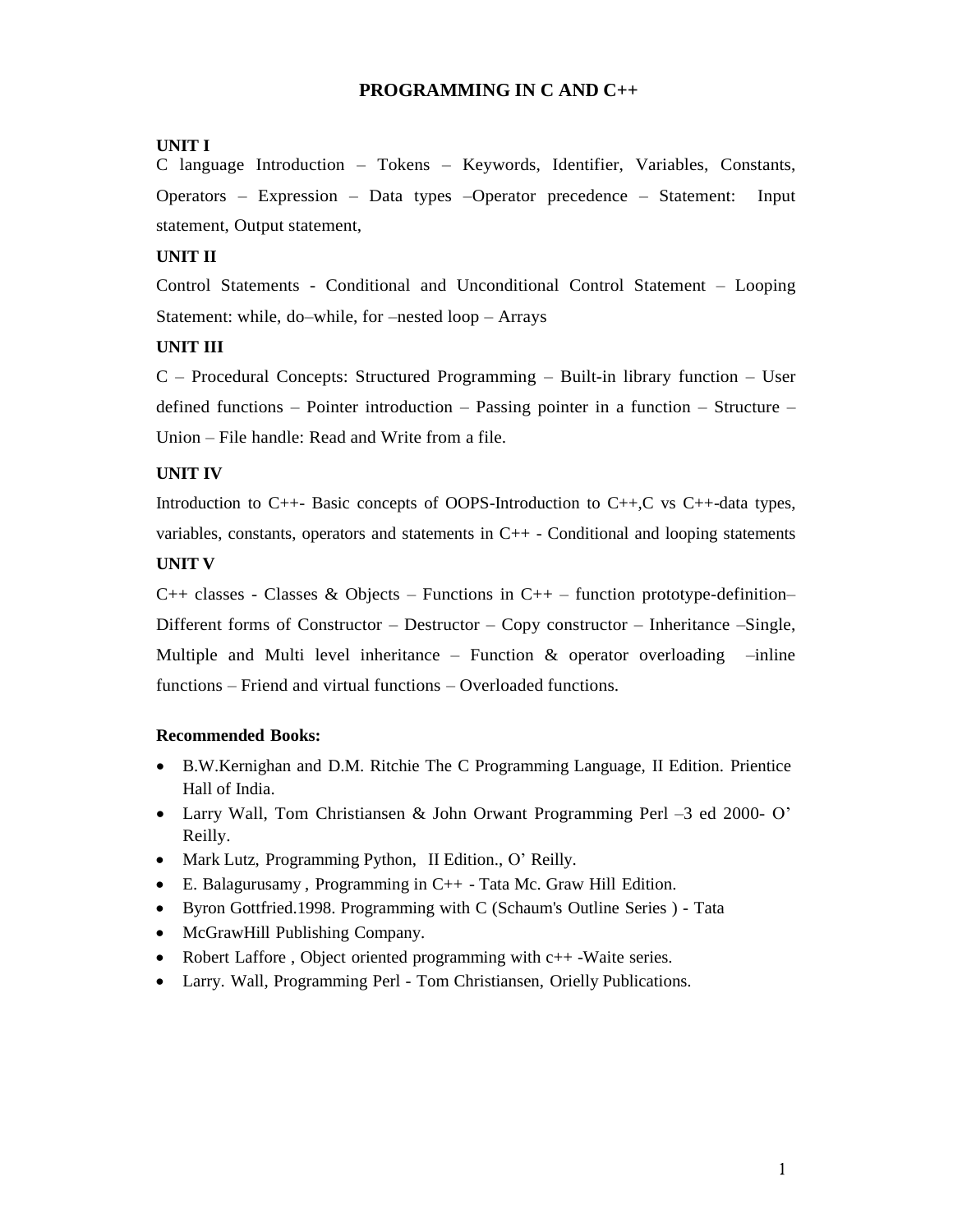### **MATHEMATICS AND BIOSTATISTICS**

# **UNIT I**

**Trigonometry**: Trigonometric Functions, Series Expansion, Inverse, General Values, Graphs, Calculus: Limits, Continuity, Analysis, Differentiation (1D & Partial), Reimann Integration, Definite Integrals, Recursion Theorems, Ordinary and Partial Differential Equation: 1st Order and 2nd Order Ordinary Differential Equations, Self Adjoint Equations, Special Functions, Nature of Partial Differential Equations, Method of Separation of Variables.

# **UNIT II**

**Vector and Matrices**: Vector Algebra, Vector Calculus, Basic Computations, Matrices. Measure Theory: Introductory Concepts, Borel Sets, Lebesgue Integration, Complex Variable: Complex Functions, DeMoivre's Theorem, Conformal Map, Complex Integration, Numerical Techniques: Basic Formalism, Methods for Solving Equations, Finding Eigenvalues & Eigenvectors, Solving ODE & PDE, Differentiation and integration.

# **UNIT III**

**Data Representation:** Types of Numerical data, Tables and Graphs. Measures of central tendency: Arithmetic Mean, Weighted arithmetic mean, Median and Mode - Geometric mean and Harmonic mean. Measures of Dispersion**:** Range, Interquartile range, Average deviation, Standard deviation and Coefficient of variation, Lorenz curve. F ratio prediction and analysis of variance ANOVA.

# **UNIT IV**

**Linear Correlation and Regression:** Types of Correlation, Methods of studying Correlation: Scatter diagram, Karl Pearson's Coefficient of Correlation, Spearman's Rank Correlation. Regression lines, Equations and Coefficients.

# **UNIT V**

**Probability:** The concept of probability, Sample space, Independent events, Mutually exclusive events, Addition law of probability, Conditional probability, Bayes theorem.

**Probability Distributions:** Expected value and Variance, Binomial distribution, Poisson distribution, Normal distribution, Analysis of variance, Chi squared distribution, F- Test, Student's t distribution.

**Theory of Sampling:** The purpose of sampling, Principles of sampling, Methods of samplings, Techniques of non-probability sampling, Size of Sample, Sampling and Non-Sampling errors.

- Isaev, Berlin, A. 2004. "Introduction to mathematical methods in bioinformatics"; Springer.
- Raman, K.V. and Pal Sourav, P. 2005. "Mathematics in chemistry";Vikas publishing house Pvt. ltd., New Delhi.
- Stephenson, F.H. 2003. "Calculations in molecular biology and biotechnology: a guide to mathematics in the laboratory"; Amsterdam, Academic Press.
- Stephenson, G. and Radmore, P. M. 1990. "Advanced mathematical methods for engineering & science students"
- Viergever, M.A. and Todd- Pokropek, Andrew 1988. "Mathematics and computer science in medical imaging"
- Arfken, G. 1970. "Mathematical Methods for Physicists"; Academic Press, NY.
- Roman P., Pergamon. 1975. "Some Modern Mathematics for Physicists and Other Outsiders"; New York, Vol. 2, p. 660.
- Murray, J. D. 1989. "Mathematical Biology"; Springer Verlag.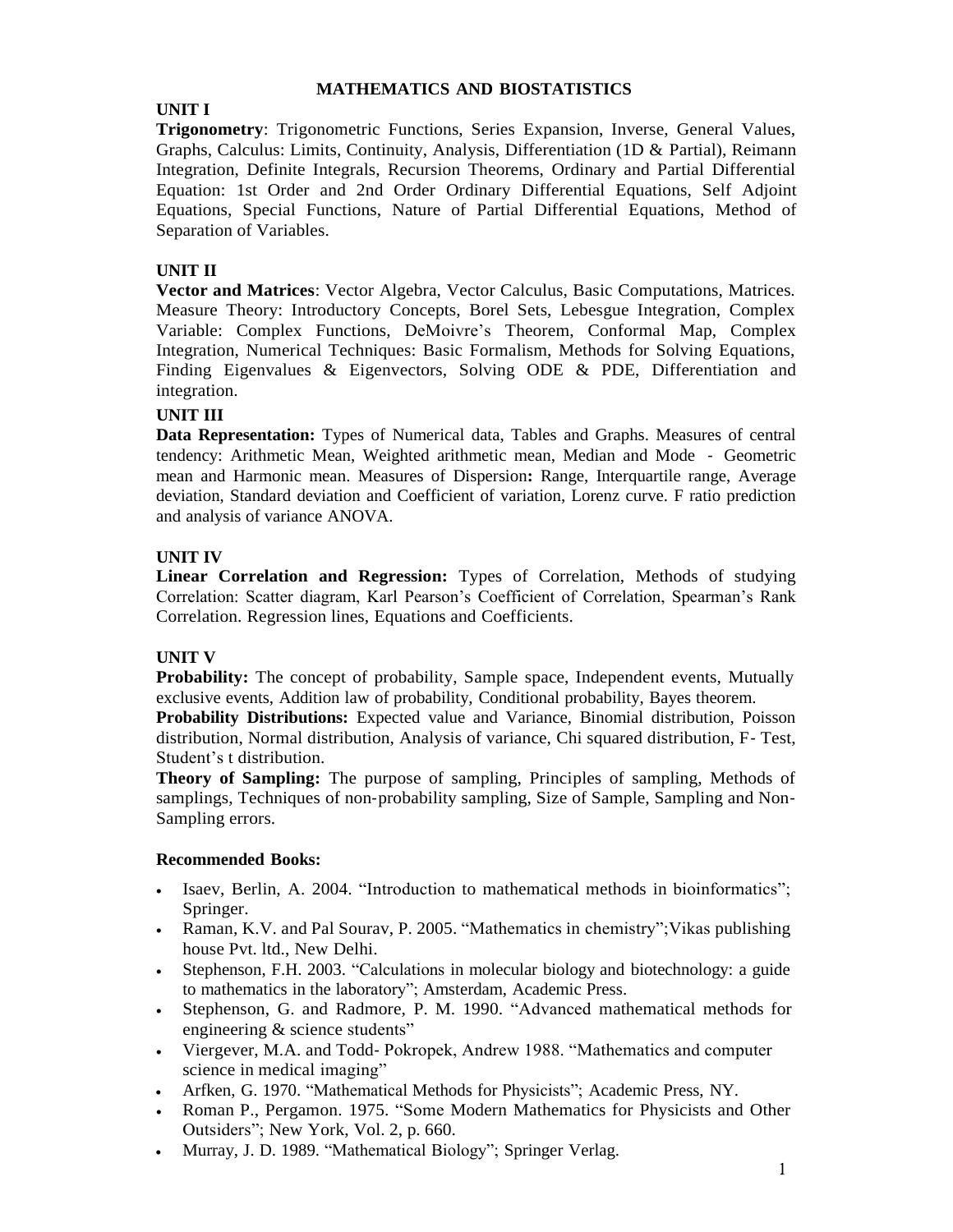- Segal, L. 1980. "Mathematical Models in Molecular and Cellular Biology"; Cambridge: Cambridge University Press.
- Balaguruswamy. "Numerical Methods"; Tata Mcgraw Hill.
- Haykin, S. 1999. "Neural Networks: A Comprehensive Foundation"; Prentice Hall.
- Zar, J.H. 1984. "Bio Statistical Methods"; Prentice Hall International Edition, USA.
- Warren, J., Gregory, E. and Grant, R. 2004. "Statistical methods in Bioinformatics"; First edition, Springer-Verlag, Berlin.
- Milton, J.S. 1992. "Statistical methods in the Biological and Health Sciences" Second Edition, McGraw Hill Publishers.
- Rosner, B. 2005. "Fundamentals of Biostatistics"; Duxbury Press.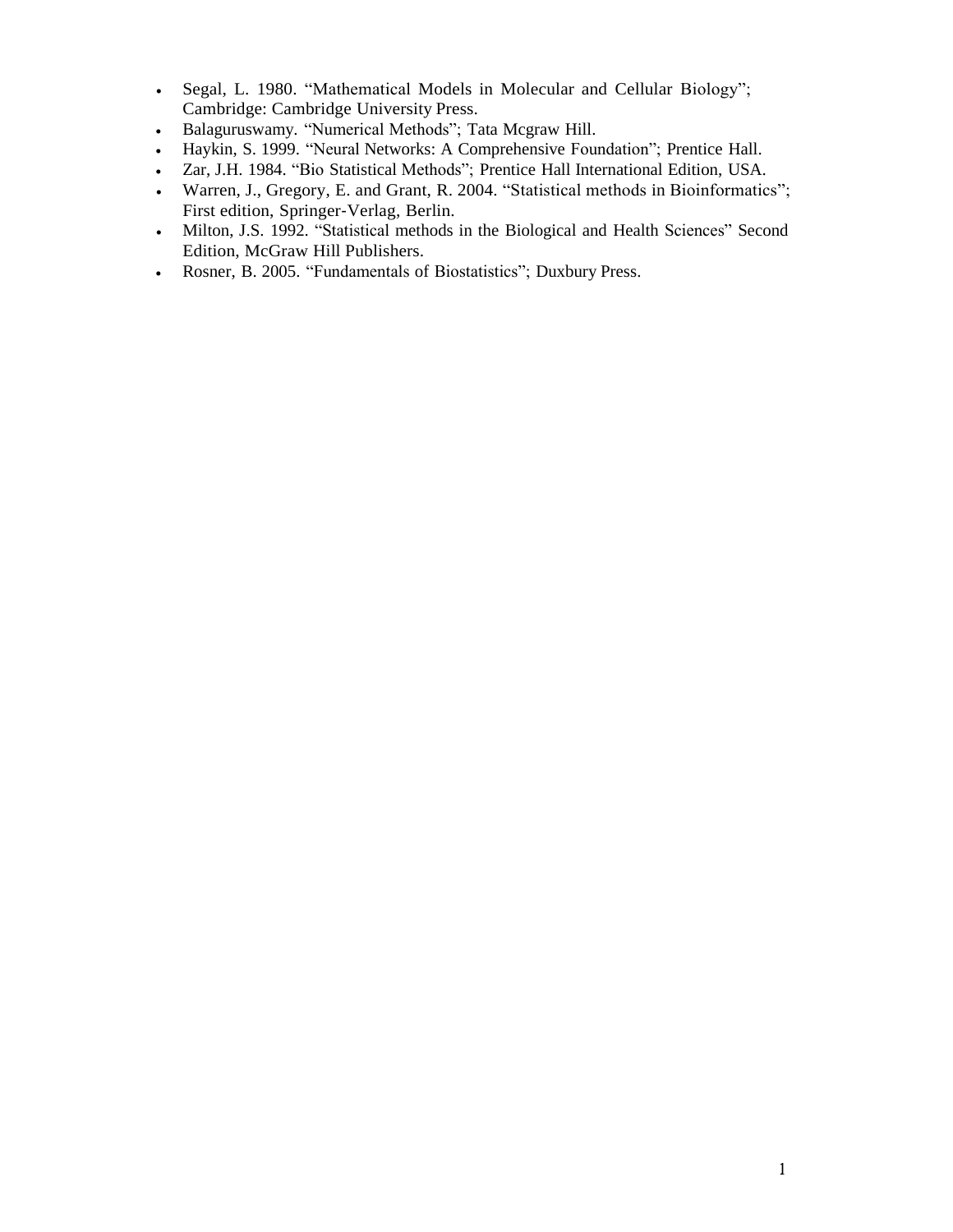# **LAB COURSE – I CELL AND MOLECULAR BIOLOGY – PRACTICAL**

- 1. Isolation of lymphocytes.
- 2. Karyotype analysis: Onion and human.
- 3. Microscopic examination of blood cells, epithelial cells, plant cells, tissue types.
- 4. Cell counting and viability
- 5. Estimation of DNA by diphenylamine method.
- 6. Estimation of RNA by orcinol method.
- 7. DNA electrophoresis in agarose gel, determination of molecular weight.
- 8. Restriction enzyme digestion and ligation.
- 9. SDS-PAGE of proteins and Western hybridization (demonstration)
- 10. Real-time qPCR (demonstartion).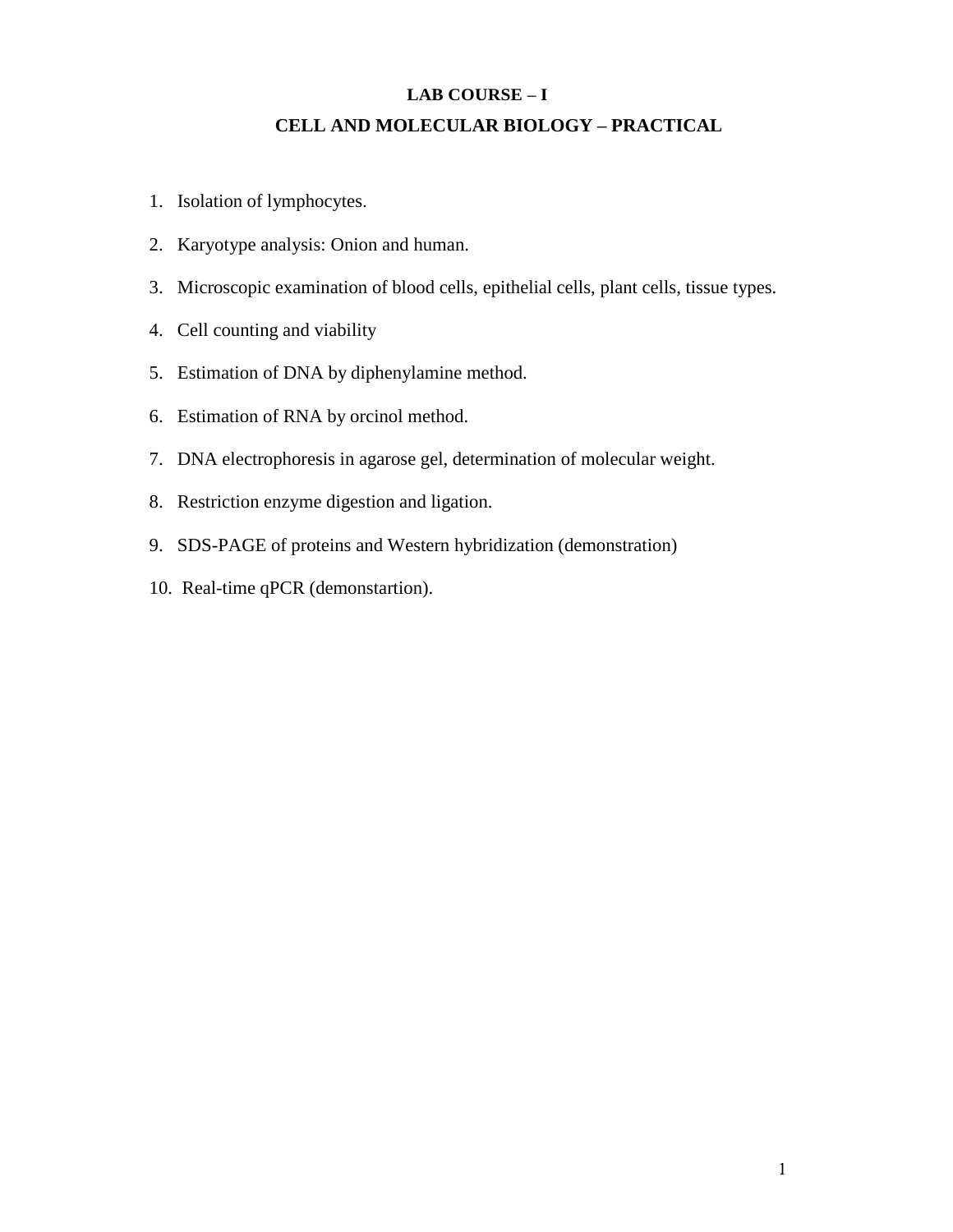#### **SEMESTER** – **II**

#### **GENOMICS AND PROTEOMICS**

#### **UNIT I**

Genomes, transcriptomes and proteomes: Viral genome- bacteriophage and eukaryotic viruses. Prokaryotic genome- chromosome, linear or multipartite genome. Eukaryotic genome - yeast and human. Repetitive DNA sequences- tandem repeats of centromeres, mini satellites and micro satellites, interspersed repeats. Mobile genetic elements - Transposition and DNA transposons.

#### **UNIT II**

Restriction mapping, FISH, Sequence tagged site. Sequencing genomes-chain termination, chemical degradation, pyro sequencing. Sequence assembly - shot gun, clone contig methods. Human genome project- mapping phase- sequencing.

#### **UNIT III**

Genetic mapping-map repositories: Entrez genome map viewer- GDB, NCBI, OMIM, MGI/MGD Linkage map resources. Gene expression analysis by Micro arrays, Serial analysis of gene expression (SAGE). Applications of structural, functional and metagenomics. Comparative genomics and databases: PEDANT, COG, NCBI- gene plot, KEGG, MPG

#### **UNIT IV**

3D structure of protein- overview-protein secondary, tertiary, quaternary structure- protein Denaturation-protein folding- reverse turns- Ramachandran plot- Expasy tools. Sequencing of protein-N and C terminal sequencing- proteomics- tools and application of proteomics.

#### **UNIT V**

Analytical proteomics-analytical protein and protein separation techniques- 1D SDS-PAGE, isoelectric focusing, 2D SDS-PAGE, image analysis of 2D gels-MALDI-TOF, HPLC-protein digestion techniques. Protein identification and analysis- Mass spectrometry-tandem mass spectrometry-peptide mass finger printing- SALSA algorithmprotein arrays.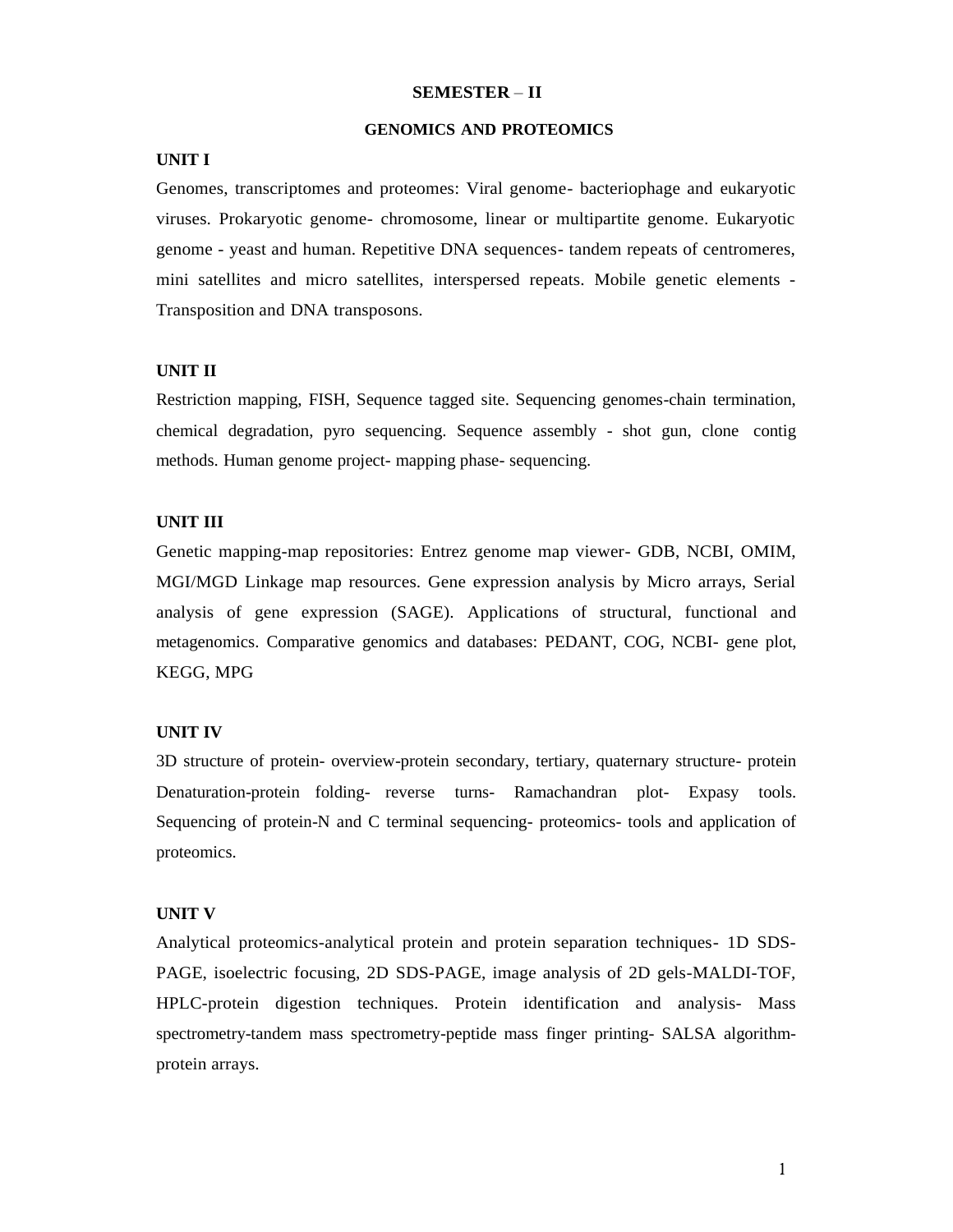- Daniel C Liebler, 2000. Introduction to Proteomics- tools for the new biology. Humana Press.
- Pennington, SR., Dunn, MJ. 2001. Proteomics- from protein sequence to function. Viva books Pvt. Ltd.
- David, M. 2004. Bioinformatics sequence and genome analysis. Cold spring harbour laboratory Press, NY.
- Benjamin Lewin. Genes VIII.2003. Benjamin-Cummings Pub Co.
- Sandy B. Primrose , Richard M. Twyman , Robert W. Old, 2002. Principles of Gene Manipulation and genomics. 7<sup>th</sup> Edition. Blackwell Science.
- Campbell A and Laurie J. Heyer. 2006. Discovering Genomics, Proteomics, and Bioinformatics. 2<sup>nd</sup> Edition. Pearson Publishers.
- Desmond S. T. Nicholl. 2002. Introduction to Genetic Engineering.  $2<sup>nd</sup>$  Edition. Cambridge University Press.
- Richard J. Reece. 2003. Analysis of Genes and Genomes. John Wile y High Education.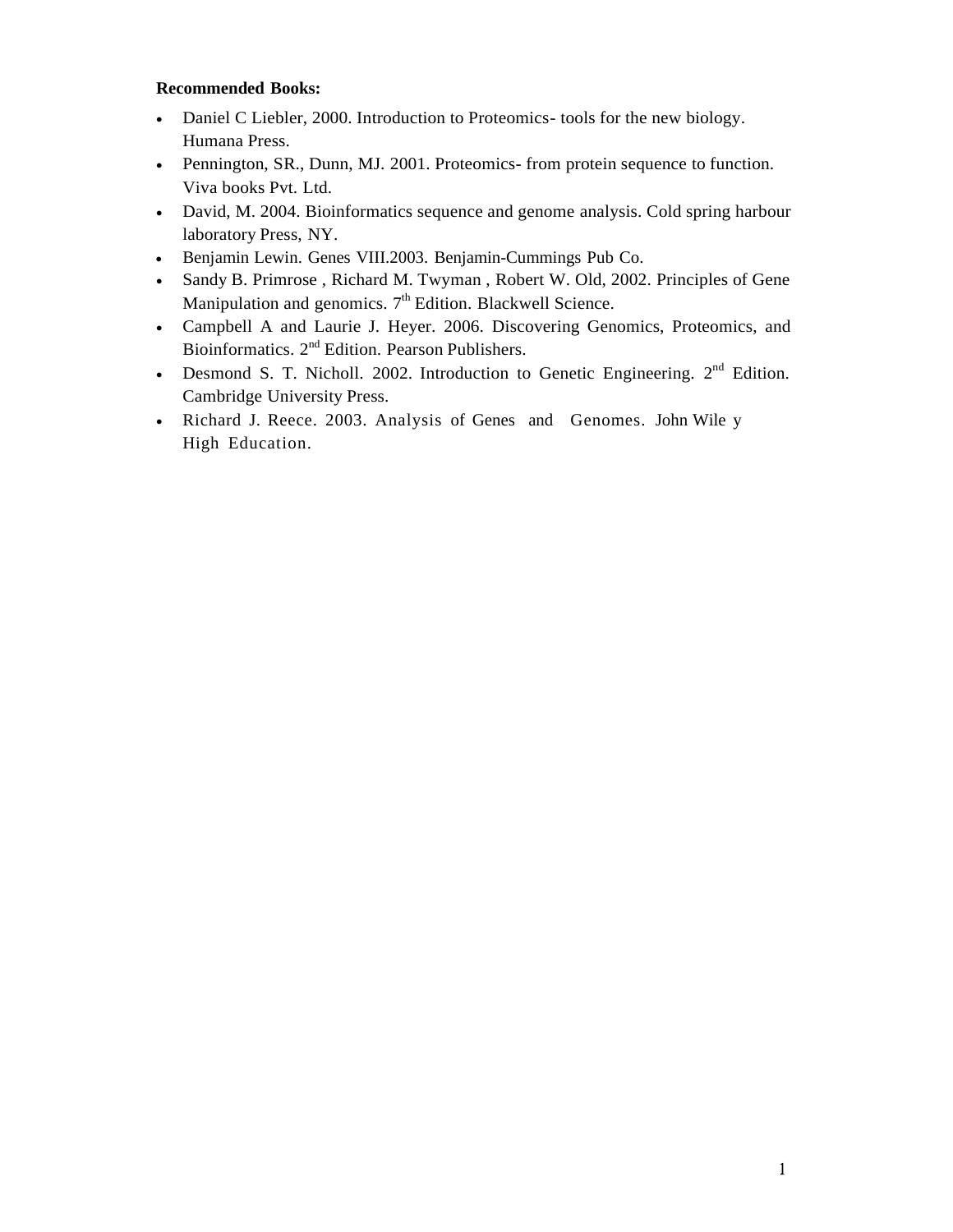#### **RELATIONAL DATABASE MANAGEMENT SYSTEMS**

#### **Unit-I**

Introduction to Database Systems: Objectives of a Database System - Clarifi cation on Data Independence - Advantages of a Database System - Approaches to Database Design - Conventional Files - Database Approach - Desirable Features of a DBS - Database Development Life Cycle -The Database System Environment: Levels of Architecture - Database Personnel Components of DBMS Suite - Database Management System Classifi cations

#### **Unit-II**

The Relational Model :Basic Concepts - Domains - Relations -Relational Database System - Identifying Relationships - Representing Relationships - Implementing Relationships - Innovation: Relation-Attributes List and Relationship List - Database Naming Convention -Database Modeling and Design: - The Database Model - Database Design - The E-R Model Revisited - Database Design via the E-R Model-The Extended Relational Model

#### **Unit-III**

The Structured Query Language: Important Facts- Advantages of SQL- Overview of Oracle's SQL Environment - Basic Concepts in a Typical Oracle Database Environment -Database Creation - Database Management - Tablespace Creation - Tablespace Management - Table Creation - Dropping or Modifying a Table- SQL Data Manipulation Statements: Insertion of Data - Update Operations - Deletion of Data - Commit and Rollback Operations -Basic Syntax for Queries- Simple Queries

#### **Unit-IV**

Introduction to MySQL: Main Features of MySQL - Main Components of MySQL - Alternate Storage Engines - Shortcomings of MySQL - Overview of Microsoft SQL Server : Introduction - Brief History --

Operating Environment - Microsoft SQL Server Editions - Main Features of Microsoft SQL Server -Main Components of Microsoft SQL Server Suite - Server Components - Management Tools - Development Tools - Client Connectivity - Code Samples - Shortcomings of Microsoft SQL Server

#### **Unit-V**

Database Administration - Database Installation, Creation, and Configuration - Database Security-Database Management - Database Backup and Recovery-Database Tuning- Distributed Database Systems: Preliminaries- Advantages of Distributed Database Systems- 12 Rules for Distributed Database Systems-Challenges to Distributed Database Systems - The Future of Distributed Database Systems- Overview of Object-Oriented Database Management Systems- Challenges for Object-Oriented Database Management Systems - Hybrid Approach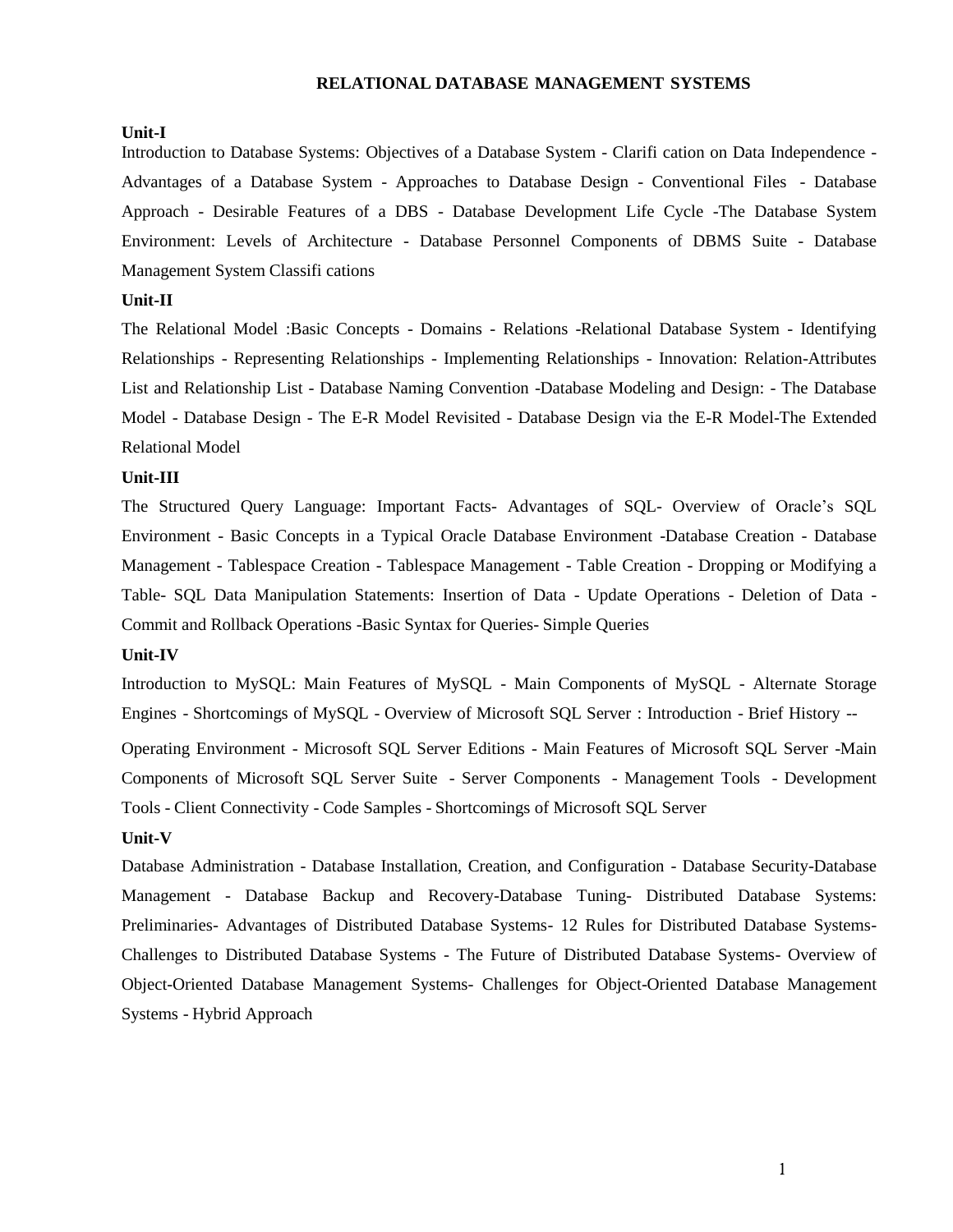### **Recommended Books:**

1.Elvis C. Foster, Database Systems A Pragmatic Approach Second Edition, Apress, 2016 [\(http://file.allitebooks.com/20161113/Database%20Systems,%202nd%20Edition.pdf\)](http://file.allitebooks.com/20161113/Database%20Systems%2C%202nd%20Edition.pdf)) 2. Abraham Silberschatz , Henry F. Korth , S. Sudarshan ,Database System Concepts, McGraw-Hill, Sixth Edition

3. Raghu Ramakrishnan, Johannes Gehrke, Database Management Systems, McGraw-Hill

4 Abraham Silberchatz, Henry F. Korth, S. Sudharshan, Database System Concepts (5th Edition), McGraw Hill, 2002.

5 James Martin, Computer database organization, Prentice Hall of India, 1977.

6 James Martin, Principles of Database management, Prentice Hall of India, 1976.

7 Bipin C. Desai, An introduction to database systems, Galgotia publications pvt. Ltd.,New Delhi, 2003.

8 Peter Rob Carlos Coronel, Database systems, design, implementation & management, Course technology, 2000.

9 Database systems – A practical approach to design, implementation and management,

Thomas cannolly and Carolyn begg, Pearson Education, 2002.

10. Vikram Vaswani, The Complete Reference MySQL, Tata McGraw-Hill, New Delhi, 2002.

11 Zoe Lacroix and Ternce Critchlow, Bioinformatics - Managing Scientific Data, Morgan Kaufmann publishers, 2003.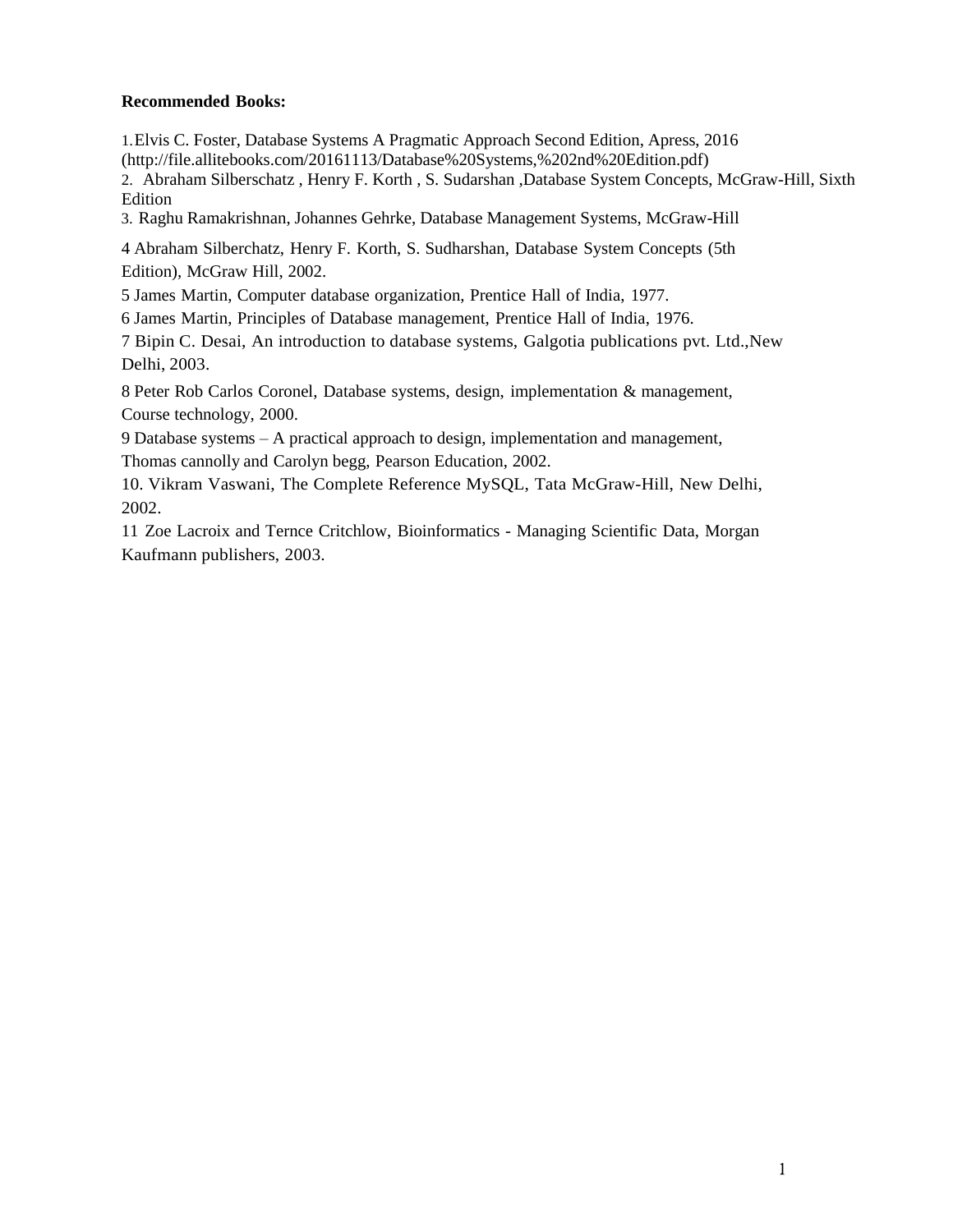#### **STRUCTRUAL BIOLOGY**

#### **UNIT I**

Nucleic acids, Amino acids, Adenylates, Carbohydrates, Lipids, Cofactors, Vitamins, and Hormones. General characteristics of nucleic acid structures (A, T, G, C, U), forces and stabilizing geometries, glycosidic bond, rotational isomers. Stabilizing ordered forms of DNA (A, B and Z), base pairing types, base stacking, tertiary structure of DNA (Supercoiled DNA), Melting of the DNA double helix (Hyperchromicity), Interaction with small ions and small molecules.

#### **Unit II**

Composition and levels of protein structure, Conformational analysis and forces that determine protein structures, geometries, phi, psi, omega angles, Ramachandran or steric contour diagram, allowed chi angles of side chains in proteins, hydrogen bonding, disulphide bonds, hydrophobic interactions, vanderwaals forces, potential energy calculations, alpha helices, beta sheets, helix to coil transition.

#### **Unit III**

General features and thermodynamic aspects of protein folding, folding kinetics, protein-ligand interactions, Scatchard plot, Relationship between the primary, secondary, and tertiary structure of proteins. Structural families and classes, multifunctional domains.Overview and Challenges in structural bioinformatics, structural genomics: High – throughput structural genomics using x-ray crystallography method

#### **Unit IV**

Rayleigh scattering, ultra-centrifugation, viscometry. Electron microscopy (SEM-TEM, AFM), luminescence (fluorescence & phosphorescence), Calorimetry, DSC, Mass spectrometry, LCMS, MALDI-TOF - X-ray diffraction: structure determination via single crystal diffraction, fibre diffraction; Neutron diffraction. XAFS. NMR spectroscopy (structure determination). ORD/CD, UV, IR, Laser Raman, ESR/EPR.

#### **Unit V**

Association of macromolecules, molecular conjugates, supramolecular interactions, proteinprotein interactions, protein-nucleic acid interactions, lipid/membrane-protein interactions. Molecular mechanics and dynamics (Newtonian and Monte Carlo simulations), theoretical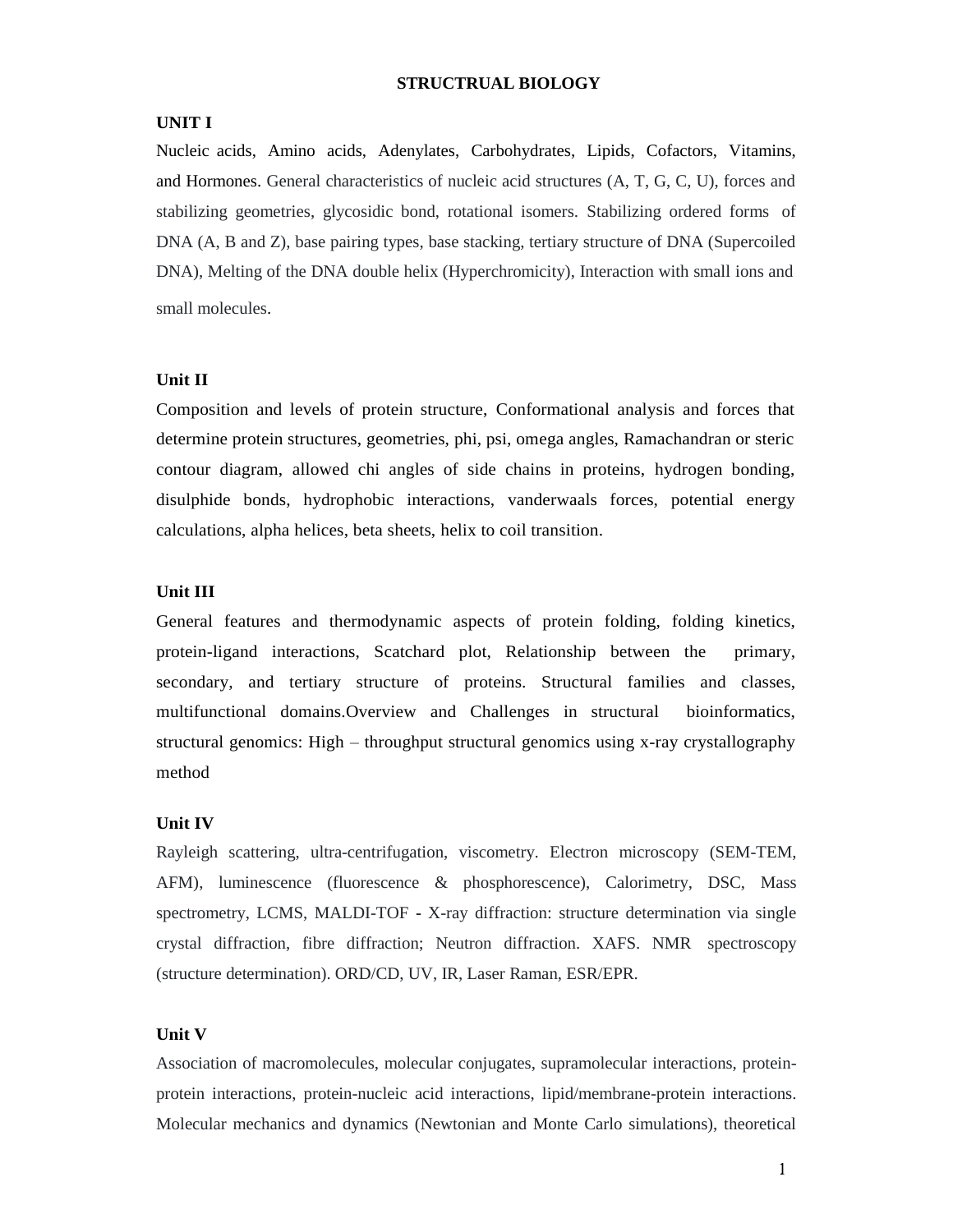principles and its importance towards *insilico* simulations, results of molecular dynamics calculations and their implications to biological function.

- Biophysics An Introduction by Cotterill, Wiley Student Edition.
- Foundations of Biophysics by A.L. Stanford, Academic Press.
- Principles of protein structure by G Schulz and R H Schrimer, Springer Verlag.
- Principles of nucleic acid structure by Sanger, Springer Verlag.
- Introduction to Protein Science by Arthur M Lesk, Oxford University Press.
- Biological Spectroscopy by J. D. Campbell and R. A.Dwek, Plenum Press.
- A Textbook of Biochemistry and Biophysics by S.M Gopinath, Archers & Elevators International Publishing House, India. 1st Edition, 2014.
- Structural Bioinformaticsby P.E. Bourne and H. Weissig (Eds.), John-Wiley and Sons,2003.
- Biophysics by Vasantha Pattabhi and N.Gautham, Kluwer Academic Publishers, New York, (Narosa Publishing House, Chennai) 2002.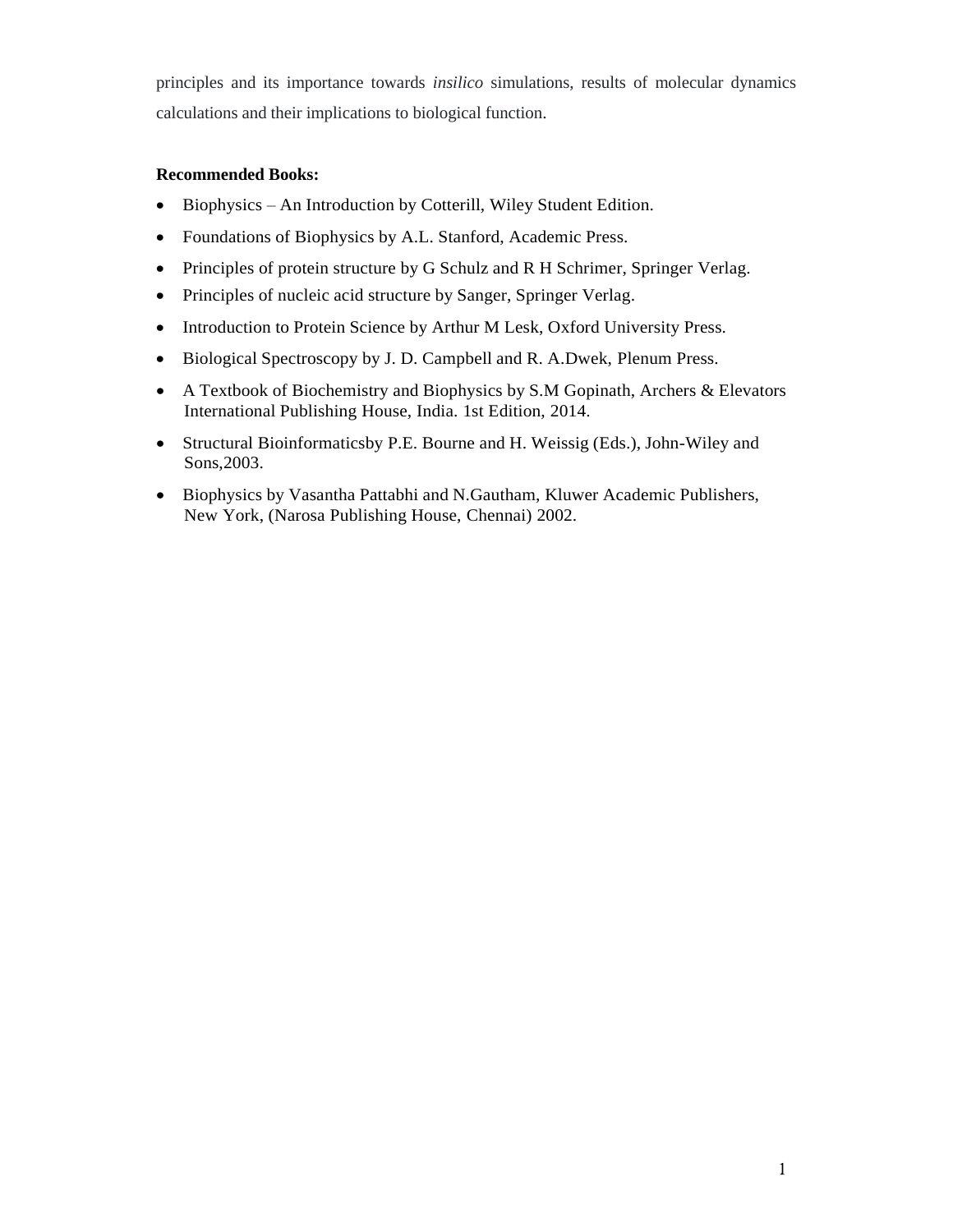### **GENETICS AND GENETIC ENGINEERING**

# **Unit–I**

**Basic principles of Genetics and Chromosomes:** Definitions of genetics- phenotype, genotype, heterozygous, homozygous, allele, character, gene, gene locus, pure line, hybrid. Mendel's laws. Monohybrid cross, multiple alleles, dihybrid cross, test cross, backcross, epistasis. Genetics Chromosome structure. Polytene and lampbrush chromosomes. Types of chromosomes on the basis of centromere position. Karyotyping.

### **Unit–II**

**Population genetics, Linkage and Inheritance Linkage:** Population genetics - The Hardy-Weinberg law. Linkage -definition, measurement, three factor crosses. Polygenic traits. Essential features of autosomal dominant, autosomal recessive, autosomal codominant, X-linked recessive, Xlinked codominant and Y-linked inheritance. Brief outline of allosomal (Klinefelter syndrome), autosomal (Down syndrome) disorders. Brief outline of Non-Mendelian inheritance.

# **Unit–III**

**Restriction endonucleases, cloning vectors, and Gene transfer methods:** Basic steps in gene cloning. Type II Restriction endonucleases nomenclature and types of cleavage. Cloning vectors: plasmids (pBR322 and pUC), phage vectors  $(\lambda)$ , cosmids, BACs and YACs. Methods of ligation of insert and vector DNA molecules: cohesive end method, homopolymeric tailing, blunt-end ligation, linkers and adapters. calcium phosphate coprecipitation, electroporation, lipofection, viruses, microinjection. Choice of host organisms for cloning.

# **Unit–IV**

**Cloning strategies and Expression systems:** Cloning strategies- genomic cloning, cDNA cloning. Differences between genomic and cDNA libraries. Screening of recombinants: marker inactivation (antibiotic resistance, blue-white selection), colony hybridization, immunoscreening, screening for protein activity. Factors affecting expression of cloned genes. Expression of eukaryotic genes in bacteria- expression vector, promoters, industrial protein production. Fusion proteins, strategies to enhance protein stability, secretion and metabolic load. Expression in eukaryotic cells: Expression in yeast- yeast vectors.

# **Unit–V**

**Molecular Mapping and Techniques in Gene Manipulation**: Molecular mapping of genome: genetic and physical maps. Techniques in Gene Manipulation- Extraction and purification of nucleic acids. Probes: radioactive and nonradioactive. Blotting techniques: Southern, northern, and western. Principle and applications of DNA fingerprinting, in situ hybridization, PCR, RT-PCR, real-time qPCR. DNA Sequencing: Automated sequencing. Next-generation sequencing. RFLP, RAPD and AFLP analysis. Hazards and safety aspects of genetic engineering.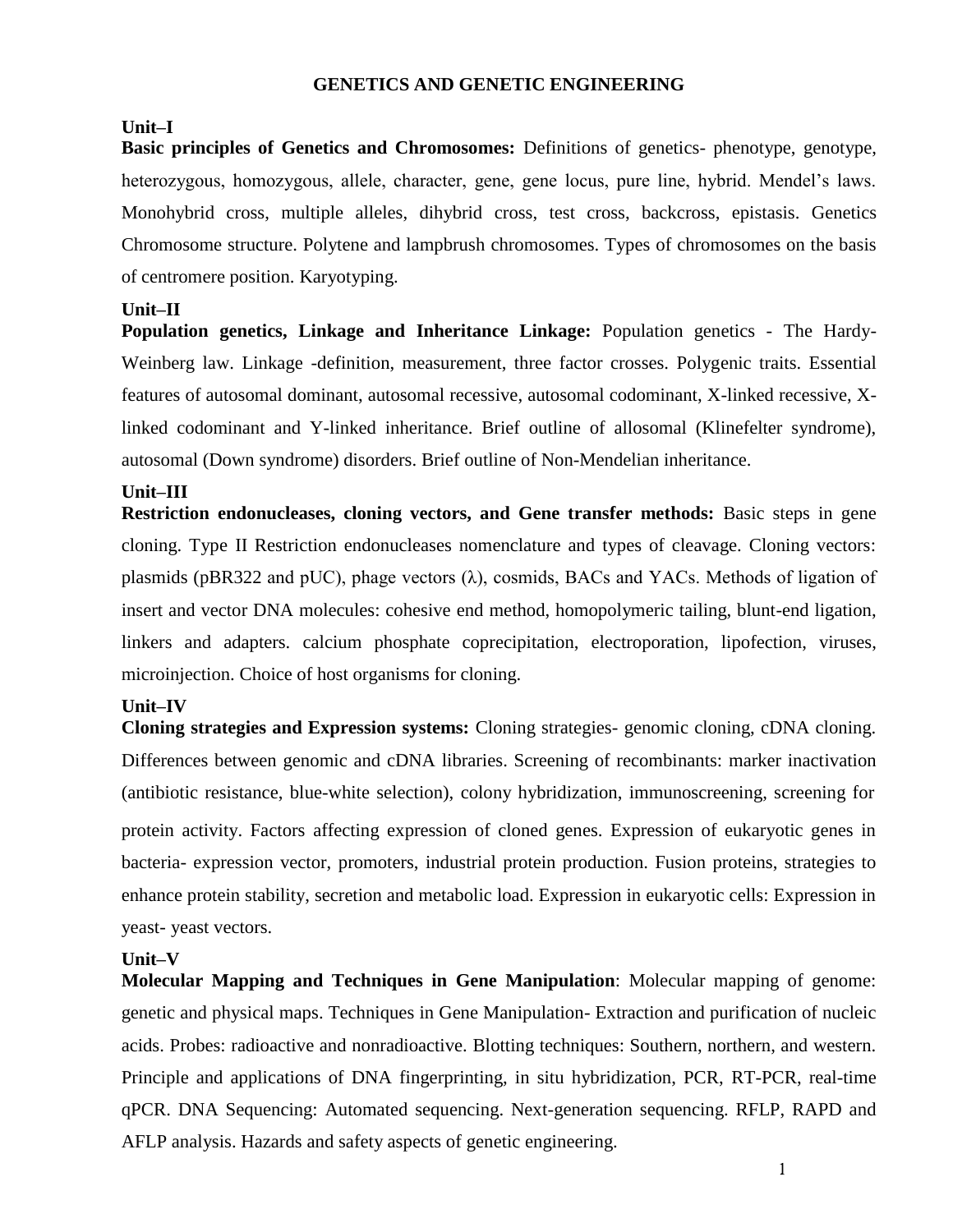- Lesk A, 2013. Introduction to Genomics. 4 th ed. Oxford Univ Press.
- Primrose, 2002. Principles of genome analysis. 3 rd ed. Wiley.
- T. A. Brown, 2007. Genomes. 4 th ed Garland Science.
- Dale and von Schantz, 2011. From Genes to Genomes: Concepts and applications of DNA technology. 3rd ed. Wiley-Interscience.
- Nicholls DTS, 2008. An Introduction to Genetic Engineering. 3rd ed. Cambridge Univ Press.
- Glick and Pasternak, 2009. Molecular Biotechnology. 4 th ed. ASM Press.
- Primrose, Twyman and Old, 2016. Principles of gene manipulation. 8 th ed. Wiley-Blackwell.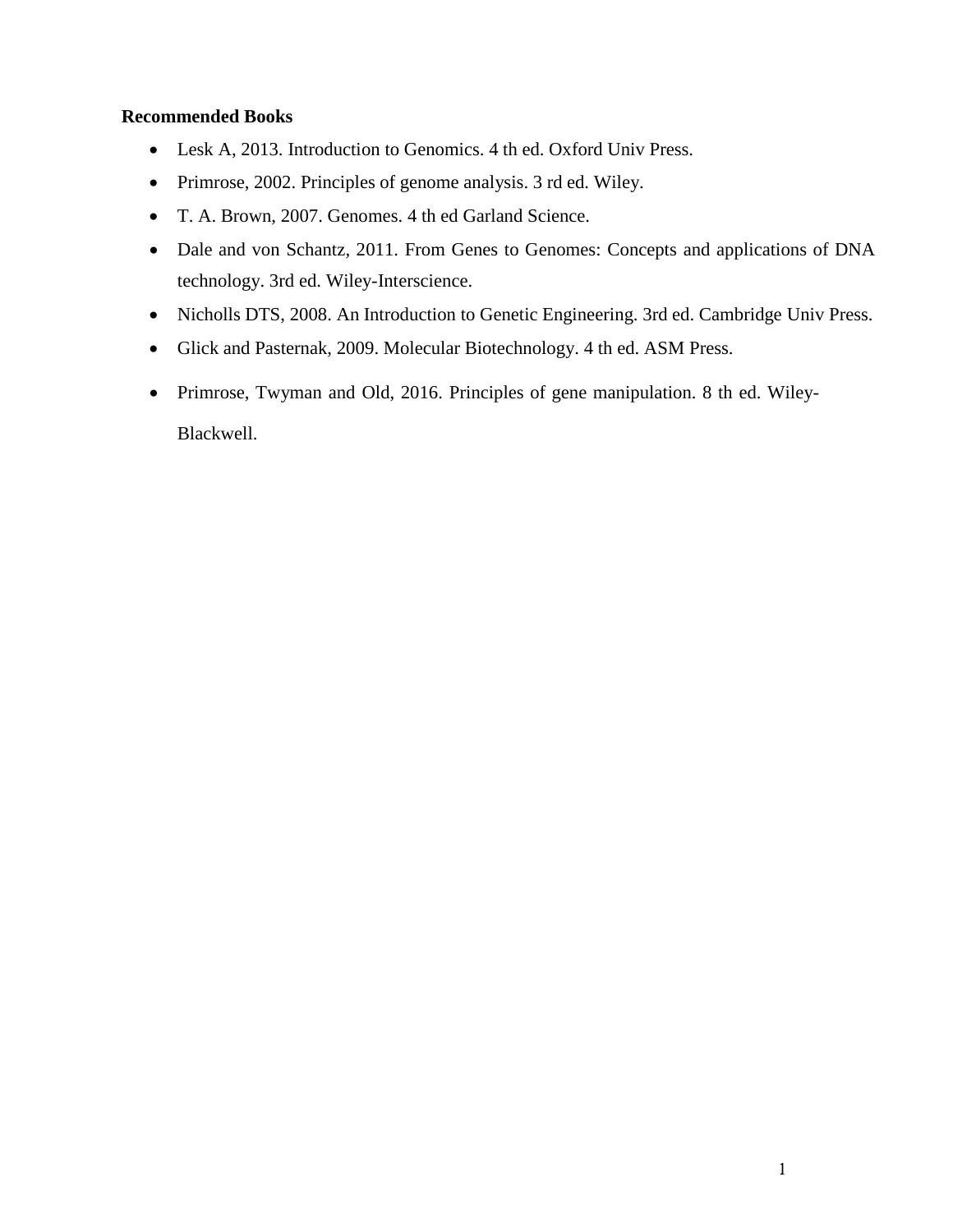### **LAB COURSE II**

### **PROGRAMMING IN BIOINFORMATICS**

#### **MS-Office and HTML.**

- Working with MS-Office Packages –One Exercise each in Word, Excel, Power Point and Access.
- Working with HTML Tags and HTML Forms. Creating HTML Pages (At least five different pages to be created using all tags learnt).
- Basic commands in MS-DOS and command line execution in LINUX.

### **C Programming**

- To print the size of char, int, float and double data types.
- To convert any given temperature in a) Centigrade scale to Fahrenheit scale  $\& b$ ) Fahrenheit to Centigrade scale.
- To find the area and circumference of a circle with any given radius.
- To find the volume of a cylinder and cone of nay given radius and height.
- To compute the pH of a given solution for a given a)  $H^+$  ion concentration and b) OH ion concentration.
- To find the average molecular weight of a double-stranded DNA of length n.
- To calculate the Body Mass Index (BMI) value.

### **C++ programming**

- Write a C++ program to find the sum for the given variables using function with default arguments.
- Write a C++ program to swap the values of two variables and demonstrates a function using call by value.
- Write a C++ program to swap the values of two variables and demonstrates a function using Call by reference using reference type (&).
- Write a C++ program to swap the values of two variables and demonstrates a function using Call by reference using pointer (\*).
- Write a C++ program to swap the values of two dynamically allocated variables and release the memory after swapping. (use new & delete operators)
- Write a program to find the largest, smallest & second largest of three numbers. (use inline function MAX and MIN to find largest & smallest of 2 numbers)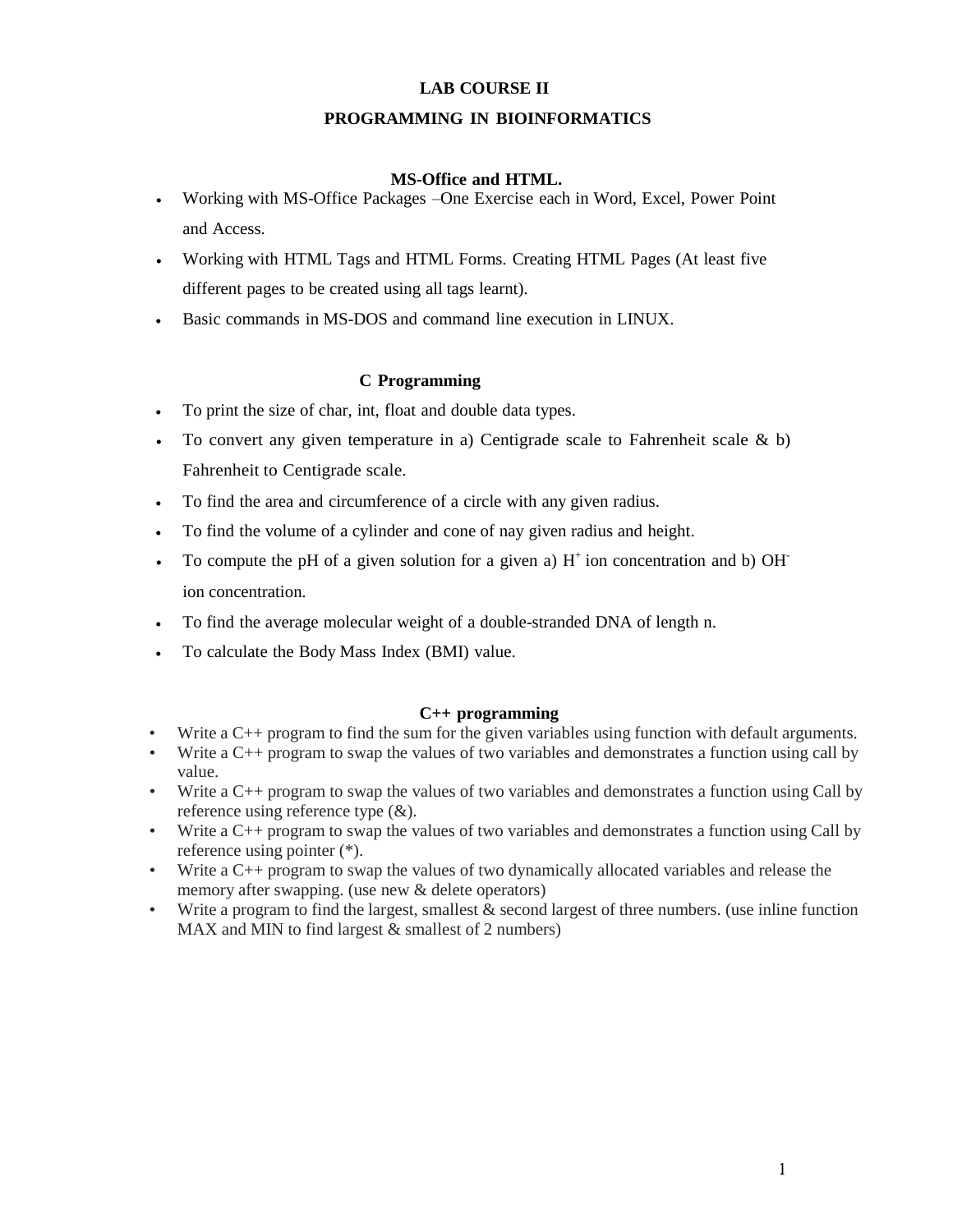### **LAB COURSE III**

### **LAB IN SEQUNCE AND STRACTURAL ANALYSIS**

- 1) Data retrieval using ENTREZ (sequence, structure and specialized databases)
- 2) Database fie formats
- 3) Gene finding (Genscan)
- 4) Protein prediction
- 5) Sequence search
- 6) Sequence alignment
- 7) Phylogenetic tree construction
- 8) Sequence comparison
- 9) Proteome analysis using tools
- 10) Exon finding
- 11) Genome homology
- 12) Molecular visualization using Rasmol
- 13) Model building using space filling/ball and stick models
- 14) Find the molecular weight of a DNA with n base pairs in length
- 15) Find the molecular weight of a given dephosphorylated oligonucleotide sequence
- 16) Find the molecular weight of a given DNA sequence, after checking for phosphorylation
- 17) Computing amino acid composition of a given protein sequence.
- 18) Computing base composition of a given nucleotide sequence.
- 19) Small molecule building, (ISIS DRAW and CHEMSKETCH)
- 20) Homology Modeling (SWISS-MODEl, SPDBV)
- 21) Model structure refinement (SPDBV)
- 22) Model validation (What Check and ProCheck)
- 23) Docking using (AUTODOCK or AMBER)
- 24) 2D and 3D QSAR along with CoMFA and CoMSIA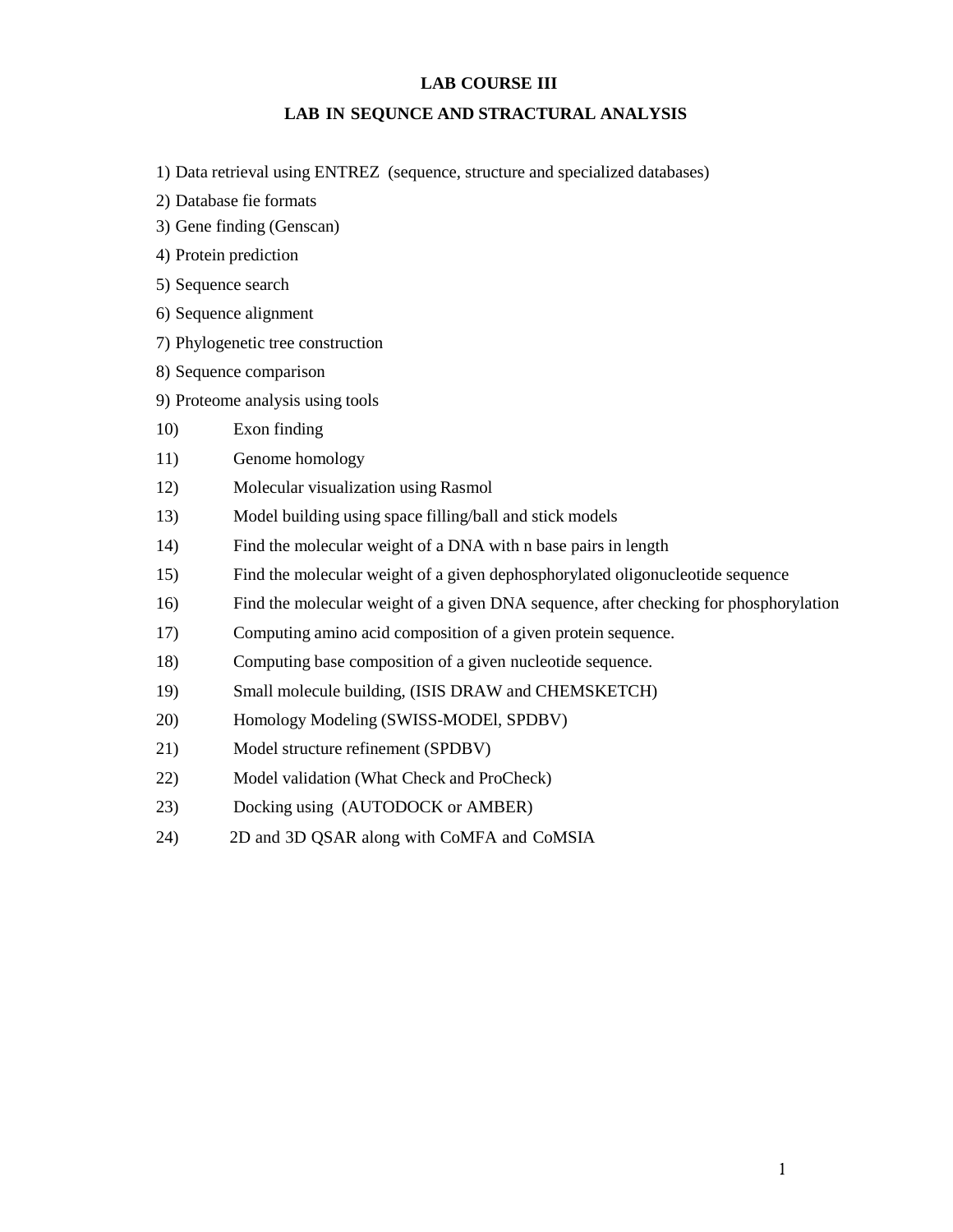#### **SEMESTER-III**

### **MOLECULAR MODELING AND DRUG DESIGN**

#### **UNIT I**

Quantum mechanics & concepts in molecular modeling: Introduction – Coordinate systems and potential energy surfaces; introduction to quantum mechanics –Schrodinger wave equation – hydrogen molecule – Born-Oppenheimer approximation.

#### **Unit II**

Computational quantum mechanics: one electron atom, poly electronic atoms and molecules, Hartree Fock equations; calculating molecular properties using ab initio and semi empirical methods. Molecular mechanics: general features of molecular mechanics force field, bond stretching, angle bending, torsional terms, non-bonded interactions; force field parametrisation and transferability.

#### **Unit III**

Energy Minimisation and Computer Simulation: Energy Minimisation - Non-Derivative method,  $1<sup>st</sup>$  and  $2<sup>nd</sup>$  order minimisation methods. Computer Simulation Methods. Simple Thermodynamic Properties and Phase Space. Boundaries. Analyzing the Results of a Simulation and Estimating Errors. GROMACS and CNS.

### **Unit IV**

Molecular Dynamics and Monte Carlo simulation: Introduction – Use of single Model time steps, multiple steps; Setting up MD, energy conservation in MD Simulation; Monte Carlo Simulation. BIOSUITE.

#### **Unit V**

Drug design: General approach to discovery of new drugs – Structure based drug design, Ligand -based drug design; Lead discovery- Lead optimization– lead modification – Physiochemical principles of drug action – Drug stereo chemistry –Drug action; Molecular Docking, AUTODOCK and HEX; SAR studies; Pharmacophore identification – QSAR, CoMFA.

- A.R.Leach. 1996. Molecular Modeling Principles and Application,  $2<sup>nd</sup>$  edition, Longman Publications.
- D.Baxivanis and Foulette. 2001. Bioinformatics: A Practical Guide to the Analysis of Genes and Proteins, Wiley Indian Edition.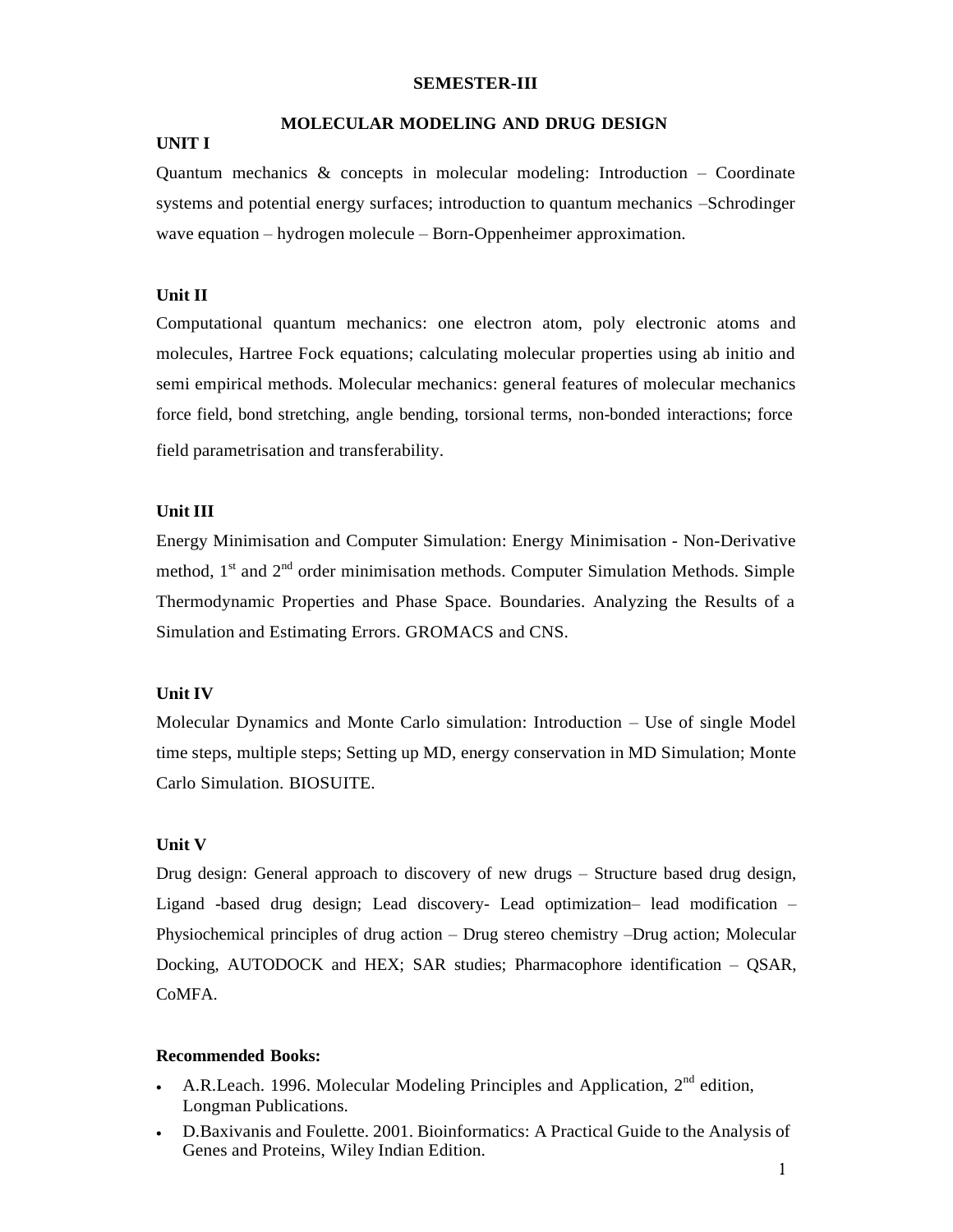- T K Attwood, D J parry-Smith. 2005. Introduction to Bioinformatics, Pearson Education,  $1<sup>st</sup>$  Edition,  $11<sup>th</sup>$  Reprint.
- J.M.Haile. 1997. Molecular Dynamics Simulation Elementary Methods, John Wiley and Sons.
- Satya Prakash Gupta. 2008. QSAR and Molecular Modeling, Springer Anamaya Publishers.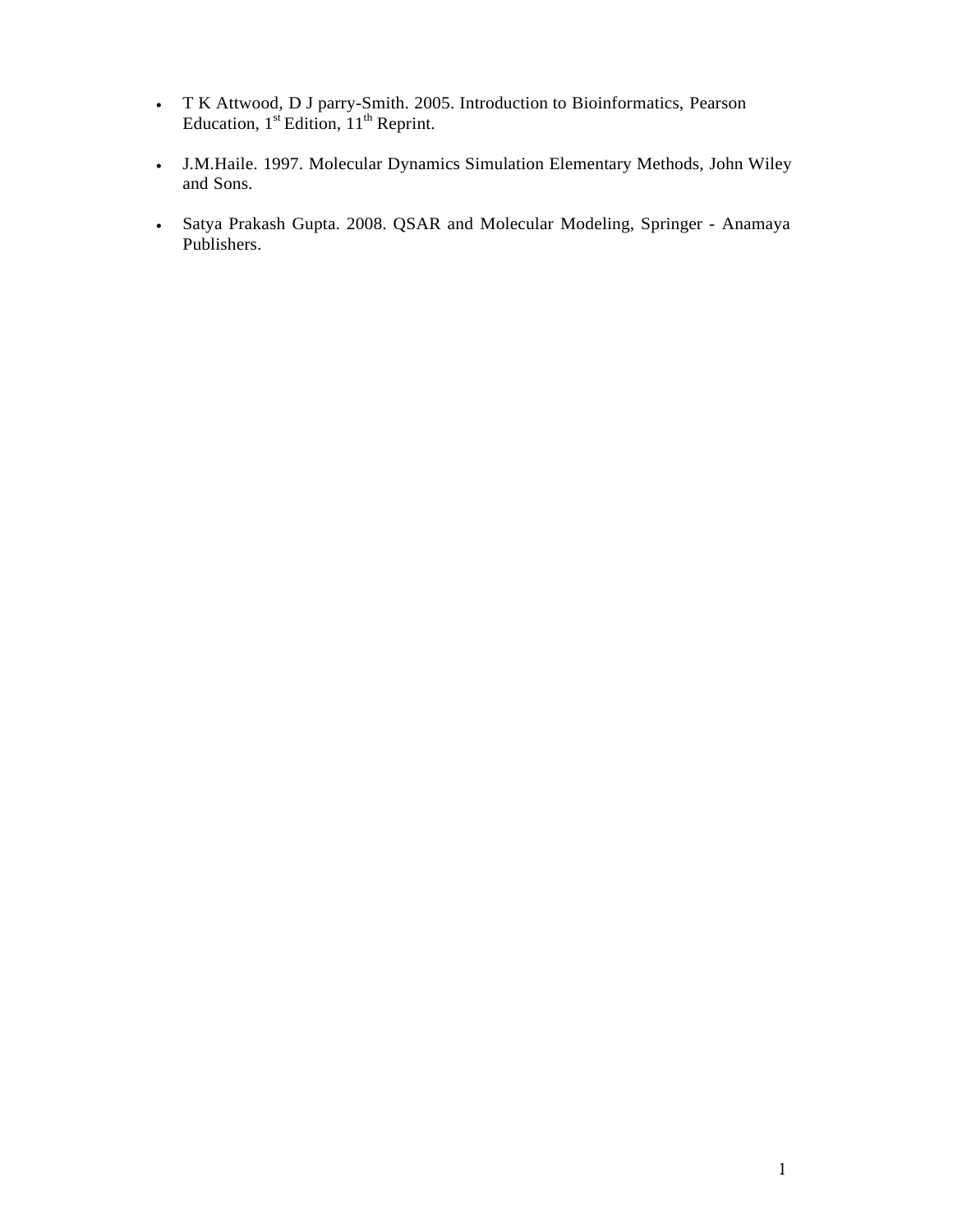### **PERL, PYTHON AND WEB PROGRAMMING**

# **UNIT I**

**Programming in PERL:** Introduction, Basic Operators and Control Structures, Scalars, Lists, Hashes, Pattern Matching and Regular Expressions, Subroutines, Text and String Processing

# **UNIT II**

**Advance Programming in PERL:** File handling; Object oriented programming:- Classes, Objects, Methods.

# **UNIT III**

**BioPERL Programming:** General Bioperl classes, Sequences (Bio::Seq Class, Sequence Manipulation), Features and Location Classes (Extracting CDS), Alignments (AlignIO), Analysis (Blast, Genscan), Databases (Database Classes, Accessing a local Database)

# **UNIT IV**

**Python Programming:** Overview, Data structures, Control Flow, Modules, Basic I/O, Exception Handling, Regular Expressions, File Manipulation, Classes, Standard library

# **UNIT V**

**WEB Programming:** Common Gateway Interface:- HTML form elements, GET, POST & HEAD Method, CGI Environment Variables, Handling forms, Passing Parameters via CGI, Debugging CGI programs.

- D. Tisdall, Beginning Perl for Bioinformatics, O'Reilly, 2001
- Mark Lutz, Programming Python 2nd Ed., O' Reilly, 2003.
- Eric Ladd, J.O'Donnell, Using HTML 4, XML and JAVA, Prentice Hall of India QUE, 1999.
- Brown, The complete reference Perl, Tata Mc Graw Hill, New Delhi, 2004.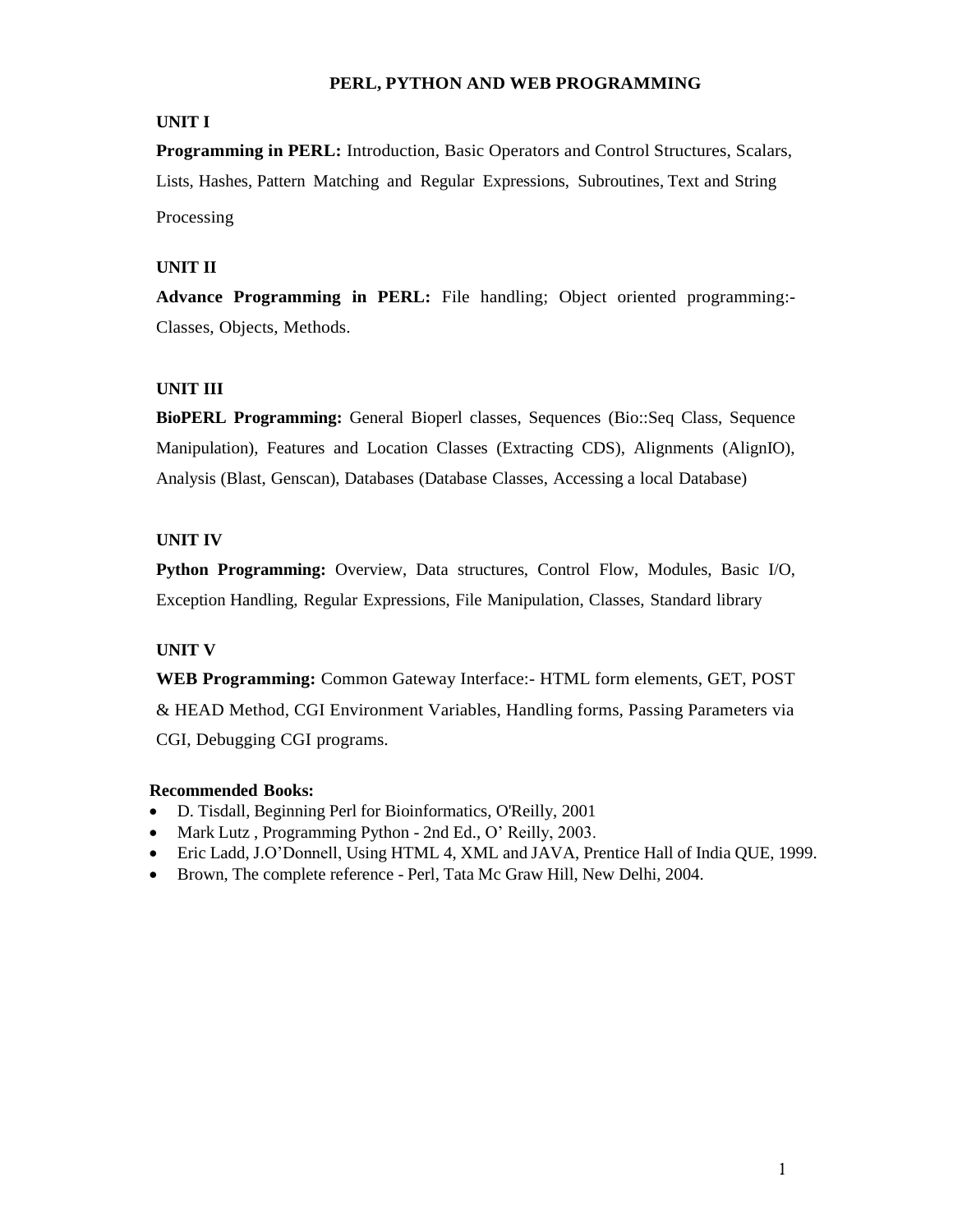#### **OMICS AND SYSTEMS BIOLOGY**

### **UNIT I**

**Introduction and scope of proteomics:** Components of a complex mixture and protein sequencing: MALDI TOF MS, QTrap, MS/MS, 2D Gel electrophoresis and protein microarrays. qRT PCR and proteomics. Proteomic approach for clinical studies; Protein biomarker discovery and validation- Body fluid profiles, blood disease profiles, diabetes profiles, infectious diseases.

#### **Unit II**

**Protein arrays:** Basic principles, computational methods for identification of polypeptides, Bioinformatics-based tools for analysis of proteomics data (Tools available at ExPASy proteomics server); databases (such as Inter Pro) Protein-protein interactions; database such as STEINGS and DIP; PPI Modeling in biological systems.

### **Unit III**

**Protein complexes and aggregates:** Protein interaction networks, Regulatory networks, Structures of regulatory networks, Chou-Fasman and GOR methods for protein structure prediction, Neutral network models.

#### **Unit IV**

**Glycomics:** The challenge and Promise of Glycomics, Identification of carbohydrates, Glycolipids, Glycoproteins, Glycan microarray and Glycan Determinants, Metaglycomes, Glycan recognition molecules, Lipidomics, Fluxomics, Biomics: systems analysis of the biome.

#### **Unit V**

**Systems biology:** Introduction, Integrating Networks. Computer Simulation of the whole Cell. Computer Simulation of the Cell: Human Erythrocyte Model and its Application. Software for Modeling, E-CELL, V-CELL and GROMOS. Simulation of cellular subsystems, network of metabolites and enzymes, signal transduction networks, Gene 5 regulatory networks, metabolic pathways: databases such as KEGG, EMP, MetaCyc, AraCyc.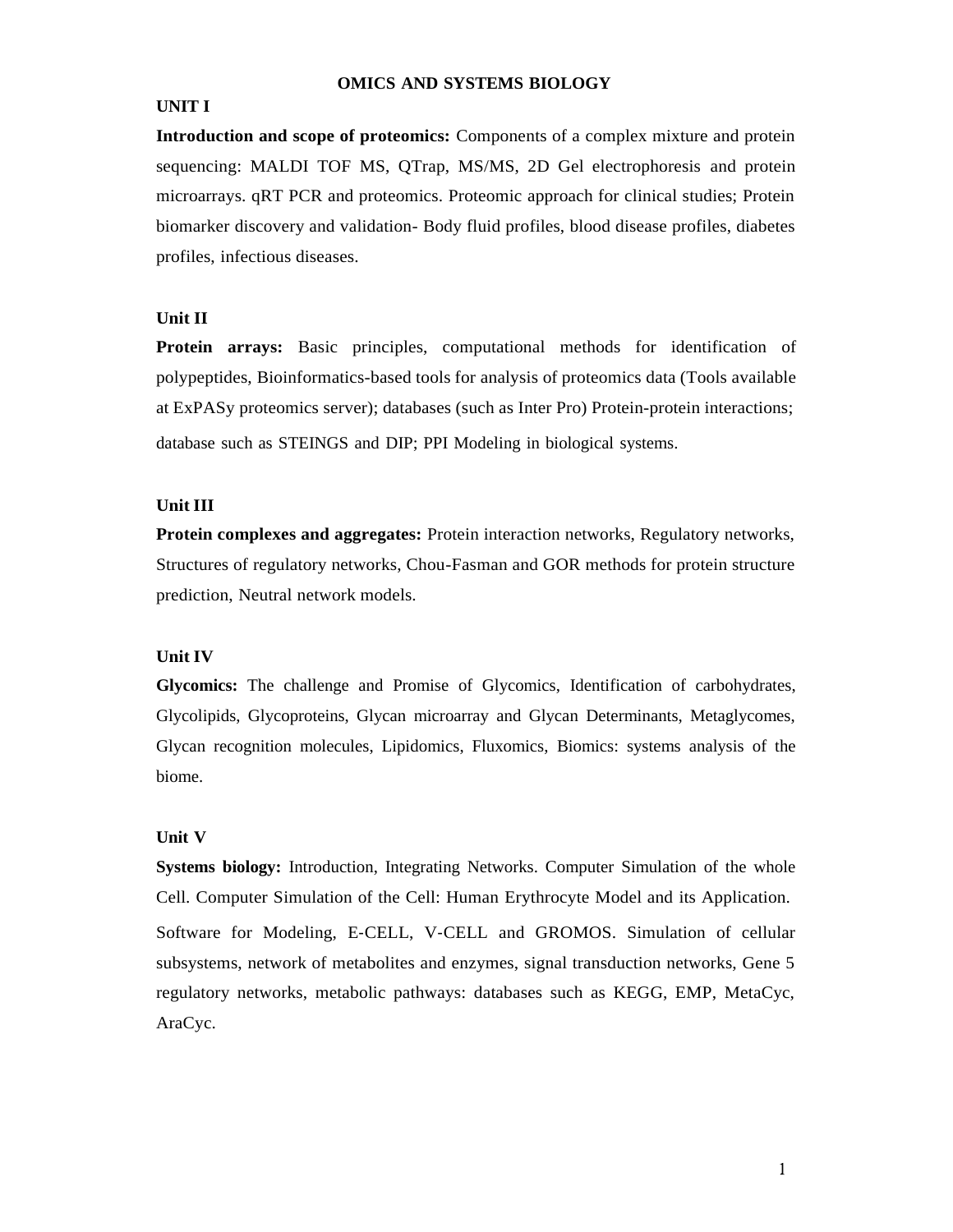### **Recommended Books:**

- Hiroaki Kitano (editor). 2001. "*Foundations of Systems Biology"*; MIT Press: ISBN 0- 262-11266-3.
- Fall, CP., Marland, E. Wagner, J and Tyson, JJ (Editors). 2002. "Computational Cell Biology"; Springer Verlag: ISBN 0-387-95369-8
- Bock, G and Goode, JA (eds). 2002. "*In Silico Simulation of Biological Processes*"; Novartis Foundation Symposium 247. John Wiley & Sons: ISBN 0-470-84480-9
- Klipp, E., Herwig, R. Kowald, A.Wierling, C and Lehrach, H. 2005. "*Systems Biology in*

*Practice";* Wiley-VCH: ISBN 3-527-31078-9

- Alberghina, L. and Westerhoff, H(Editors). 2005. "*Systems Biology: Definitions and Perspectives*, Topics in Current Genetics 13"; Springer Verlag, ISBN 978-3540229681
- Szallasi, Z., Stelling, J. and V.Periwal (eds). 2006. "System Modeling in Cellular Biology: From Concepts to Nuts and Bolts (Hardcover)"; MIT Press:, ISBN 0-262- 19548-8
- James M. Bower, Hamid Bolouri, 2000. Computational Modeling of Genetic and Biochemical Networks, MIT Press.
- Julio Collado-Vides (Editor), Ralf Hofestadt (Editor) 2002. Gene Regulation and Metabolism: Postgenomic Computational Approaches, MIT Press.
- Sandy B. Primrose & Richard M. Twyman, 2004. GENOMICS: Applications in Human Biology, Blackwell Publishing Ltd.,
- C.W. Sensen, 2002, Essentials of Genomics & Bioinformatics, Wiley-VCH Malcolm Campbell & Laurie J. Heyer Laurie J. Heyer, 2006. Discovering Genomics, Proteomics and bioinformatics
- Rodney F. Boyer 2000. Modern Experimental Biochemistry, 3rd Edition, Publisher: Prentice Hall.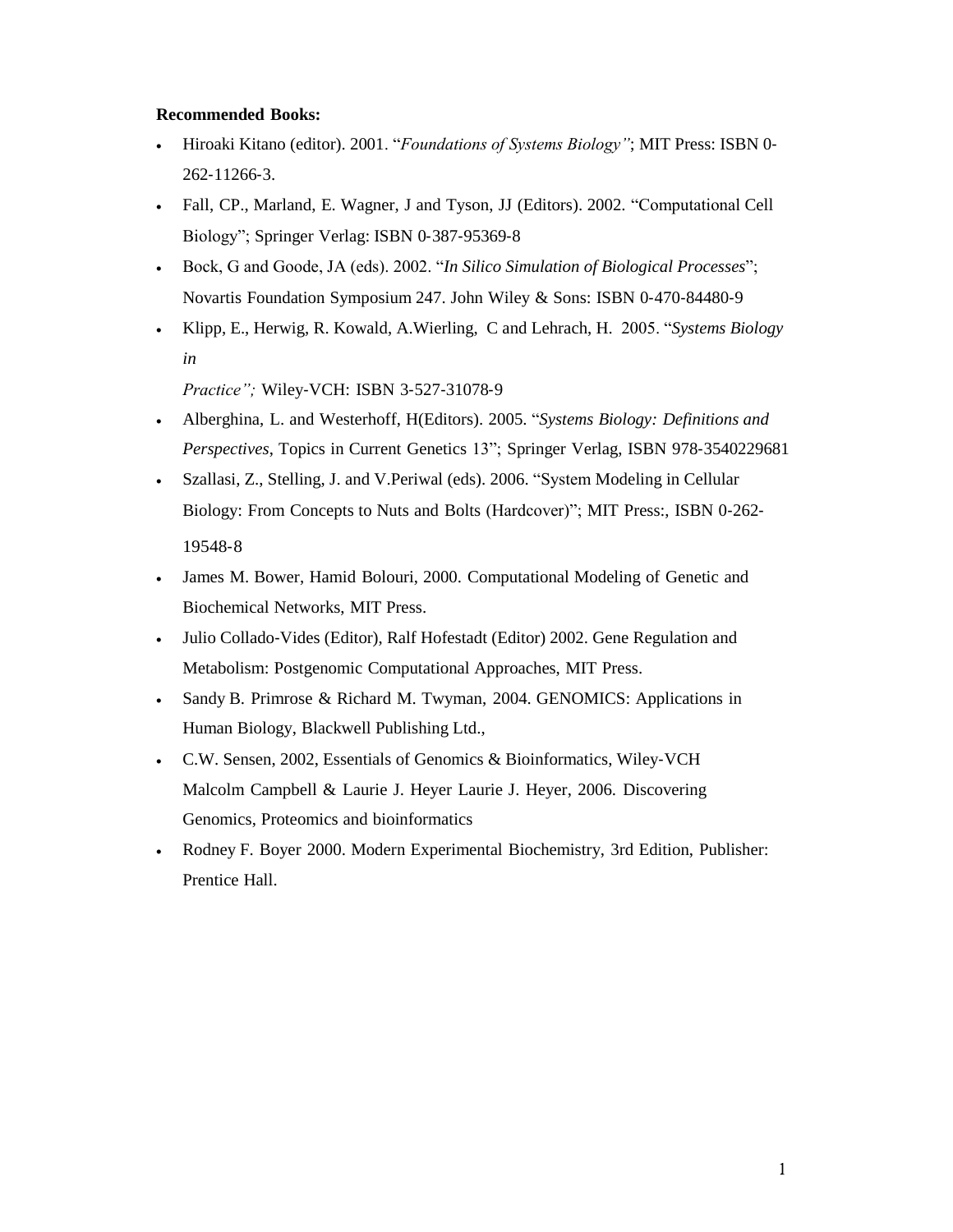#### **BIG DATA ANALYSIS AND NEXT GENERATION SEQUENCING**

#### **UNIT I**

**R-Statistical package:** Essentials of R-package and libraries, mathematical operations, string operations, Data structures: vectors, data framers, lists, matrices, control loop: if else, while for loops. File Input/Outpur operations. R plots and the graphics library. Overview of statistical packages and Bioconductor libraries in R. Data representation: qualitative and quantitative data types, Tabulation and visual display of data, plotting line plot, scatter plot, frequency histograms, pie-chart, heat map and 3D plots.

### UNIT II

**Epigenomics:** Different platforms of NGS, Overview of metagenomics principles, methylation of DNA and genetics, histone modifications, ChIP-chip ChIP-seq- techniques. Impact of transcriptome on biology, volume of data produced and imported repositories.

#### **UNIT III**

**Microarray data analysis:** Gene expression analysis, statistical method, relative merits of various platforms, Mapping algorithm such as Burro-wheeler, Measuring gene, IncRNA, siRNA, for RNA-seq NGS data. Sequence assembly concepts and challenges in assembling short reads. Hamiltonian cycle and de Brjin.Gene prediction and annotation.

#### **UNIT IV**

Identification of genetic variants from genome sequence: SNPs, SNVs, translocation, copy number variation. Concept behind genome-aide association studies. Introduction to various applications. Concepts and algorithms to measure transcriptional regulation; methylation and alternative splicing; small RNA analysis, validation of whole-genome database.

#### **UNIT-V**

Data analysis interpretation: gene expression analysis, differential expression analysis, Allele-specific expression, prioritizing genetic variants, non-synonym variants (SIFT, Polyphen), Synonyms variants, regulatory variants, statistical methods on rare variants, statistical considerations, Hidden Markov model annotating histone markers.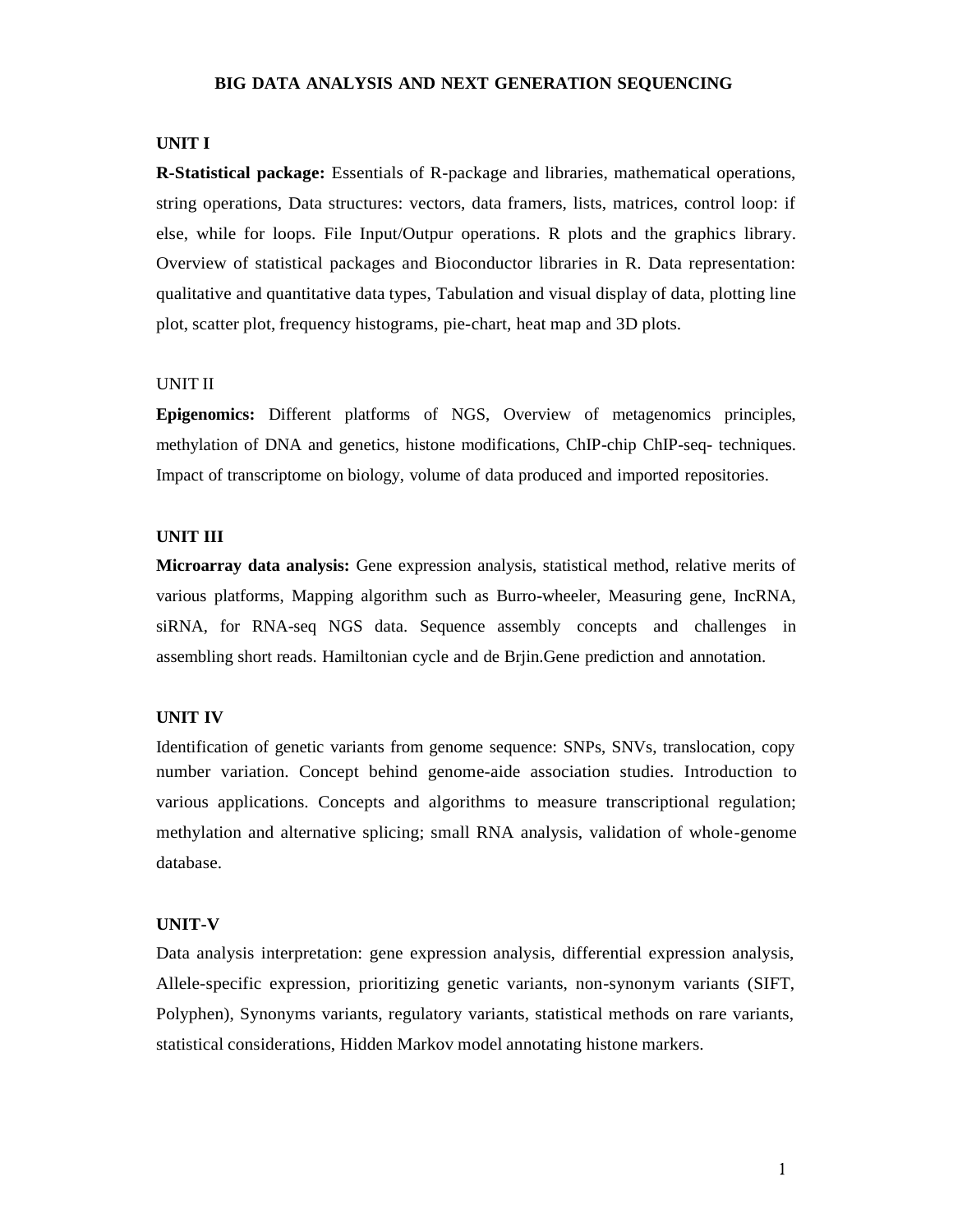- R Development Core Team 2011. R: A Language and Environment for Statistical Computing. Vienna, Austria.
- Wang J. 2012. Next Generation Microarray Bioinformatics: Methods and Protocols. Hamana publishers. NY.
- Anna Maria Paganoni. 2014. Advances in Complex Data Modeling and Computational Methods in Statistics. Springer.
- Norman Maltoff-UC Davis. 2009. The Art of R Programming
- Hadley Wickham.2013. Advanced R Programming
- Venables, WN., Smith, DM., 2008. Network Theory: An Introduction to R.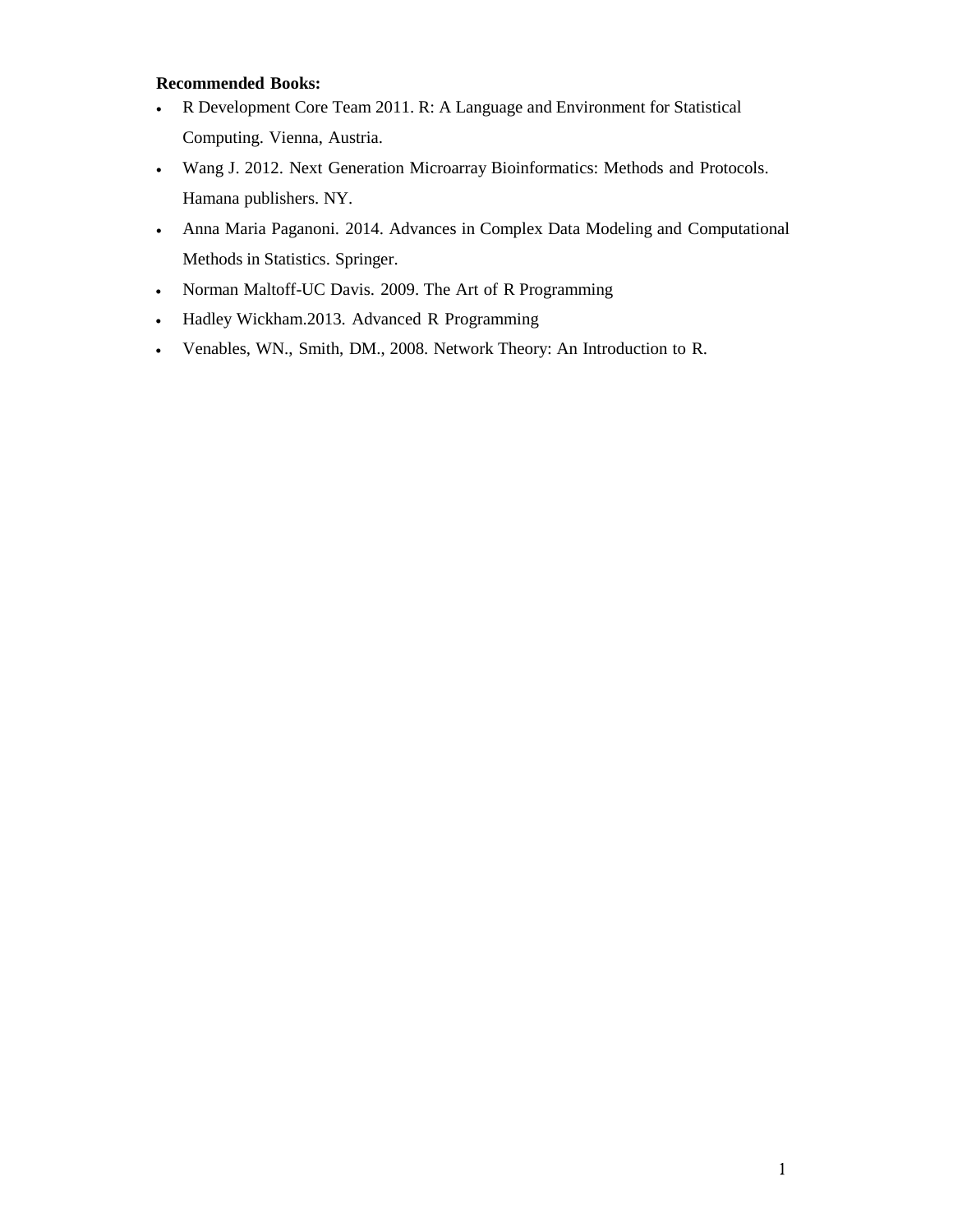### **DATA WAREHOUSING AND DATA MINING**

# **Unit-I**

Overview and Concepts: Need for data warehousing, Basic elements of data warehousing, Planning and Requirements: Project planning and management, Collecting the requirements. Architecture And Infrastructure: Architectural components, Infrastructure and metadata.

# **Unit-II**

Data Design And Data Representation: Principles of dimensional modeling, Dimensional modeling advanced topics, data extraction, transformation and loading, data quality. Information Access and Delivery: Matching information to classes of users, OLAP in data warehouse, Data warehousing and the web. Implementation and Maintenance: Physical design process, data warehouse deployment, growth and maintenance.

# **Unit-III**

Introduction: Basics of data mining, related concepts, Data mining techniques. Data Mining Algorithms: Classification, Clustering, Association rules. Knowledge Discovery: KDD Process. Web Mining: Web Content Mining, Web Structure Mining, Web Usage mining.

# **Unit-IV**

Advanced Topics: Spatial mining, temporal mining. Visualization : Data generalization

and summarization-based characterization, Analytical characterization: analysis of attribute relevance, Mining class comparisons: Discriminating between different classes, Mining descriptive statistical measures in large databases Data Mining Primitives, Languages, and System Architectures: Data mining primitives, Query language, Designing GUI based on a data mining query language.

# **Unit-V**

DBMS- Introduction, overview and types. Relational and transactional Database. Relational database-Introduction to relational DB, Data Definition-Manipulationcontrol-Objects, Views, sequences and Synonyms. Data Abstraction; Data Models; Instances & Schemes; E-R Model - Entity and entity sets; Relations and relationship sets; E-R diagrams; Reducing E-R Diagrams to tables. Network Data Model: Basic concepts; Hierarchical Data Model: Basic Concepts; Multimedia Databases - Basic Concepts and Applications; Indexing and Hashing; Text Databases; Introduction to Distributed Database Processing, Data Security. ORACLE and SQL- introduction and functions in DBMS.

- Dunham, M.H."Data Mining Introductory and Advanced Topics", Pearson Education.
- Kamber, H., Kaufmann, M. "Data Mining Concepts and Techniques".
- Adriaans, P., Zantinge , D."Data Mining", Pearson Education Asia.
- Berry, M and Linoff, G. "Mastering Data Mining", John Wiley.
- Inmon, W.H. "Building the Data Warehouses", Wiley Dreamtech.
- Kimball, R. "The Data Warehouse Toolkit", John Wiley.
- Silberschatz, A., Korth, H.F. and Sudarshan, S. 2002. "Database system Concepts"; Fourth Edition, McGraw Hill Publishers.
- Date, C.J. 2000. "An introduction to Database systems"; Seventh Edition, Addison Wesley Publishers.
- Xiaohua Hu and Yi Pan 2007. Knowledge Discovery In Bioinformatics, John Wiley & Sons, Inc
- Yan-Qing Zhang 2009. Machine Learning Approach In Bioinformatics, John Wiley & Sons, Inc
- Feldman, R and Sanger, J. 2007. "The Text Mining Handbook: Advanced approaches in analyzing unstructured data"; Cambridge University Press.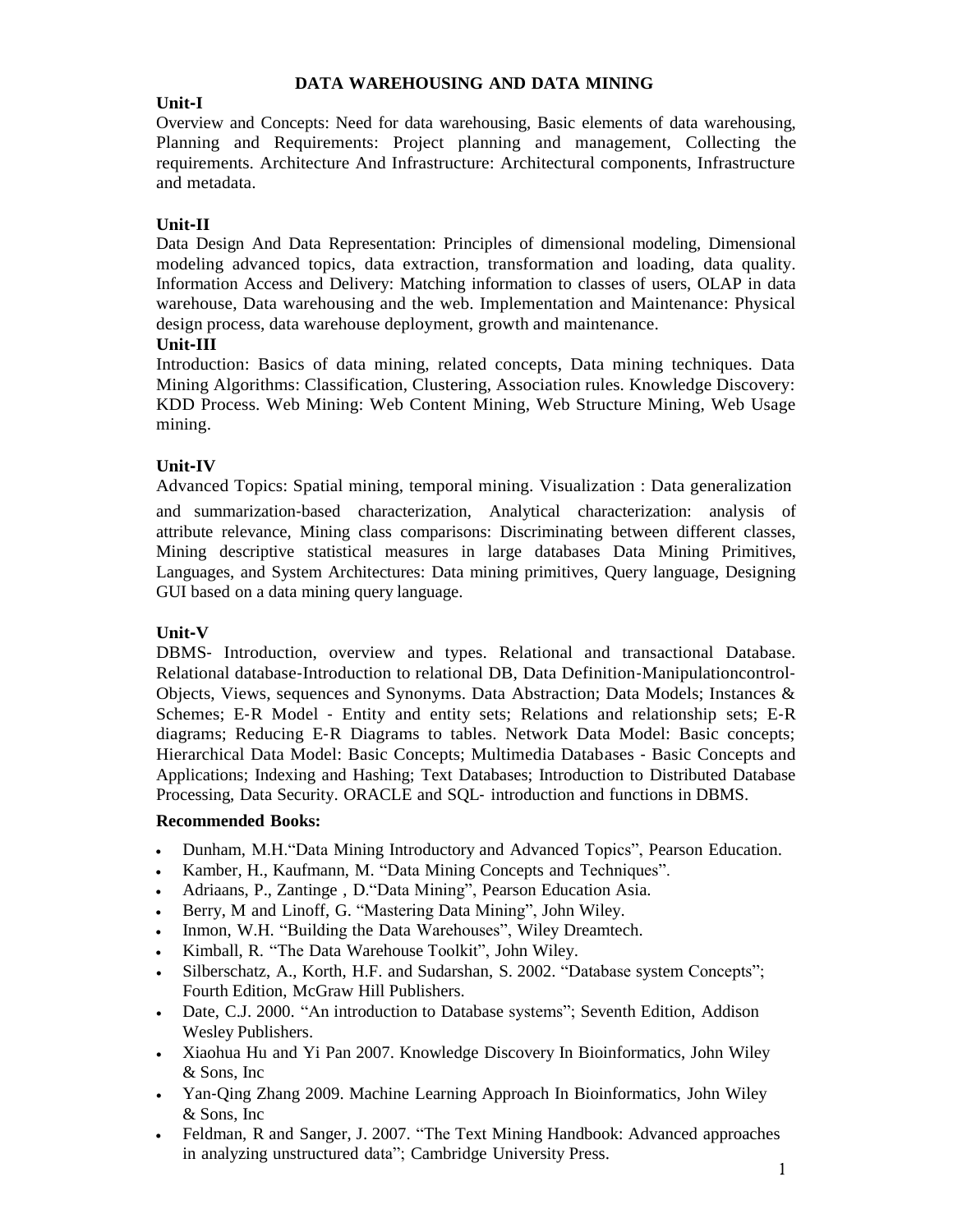Pierre Baldi & Søren Brunak 2001. Bioinformatics: The Machine Learning Approach, The MIT Press, London.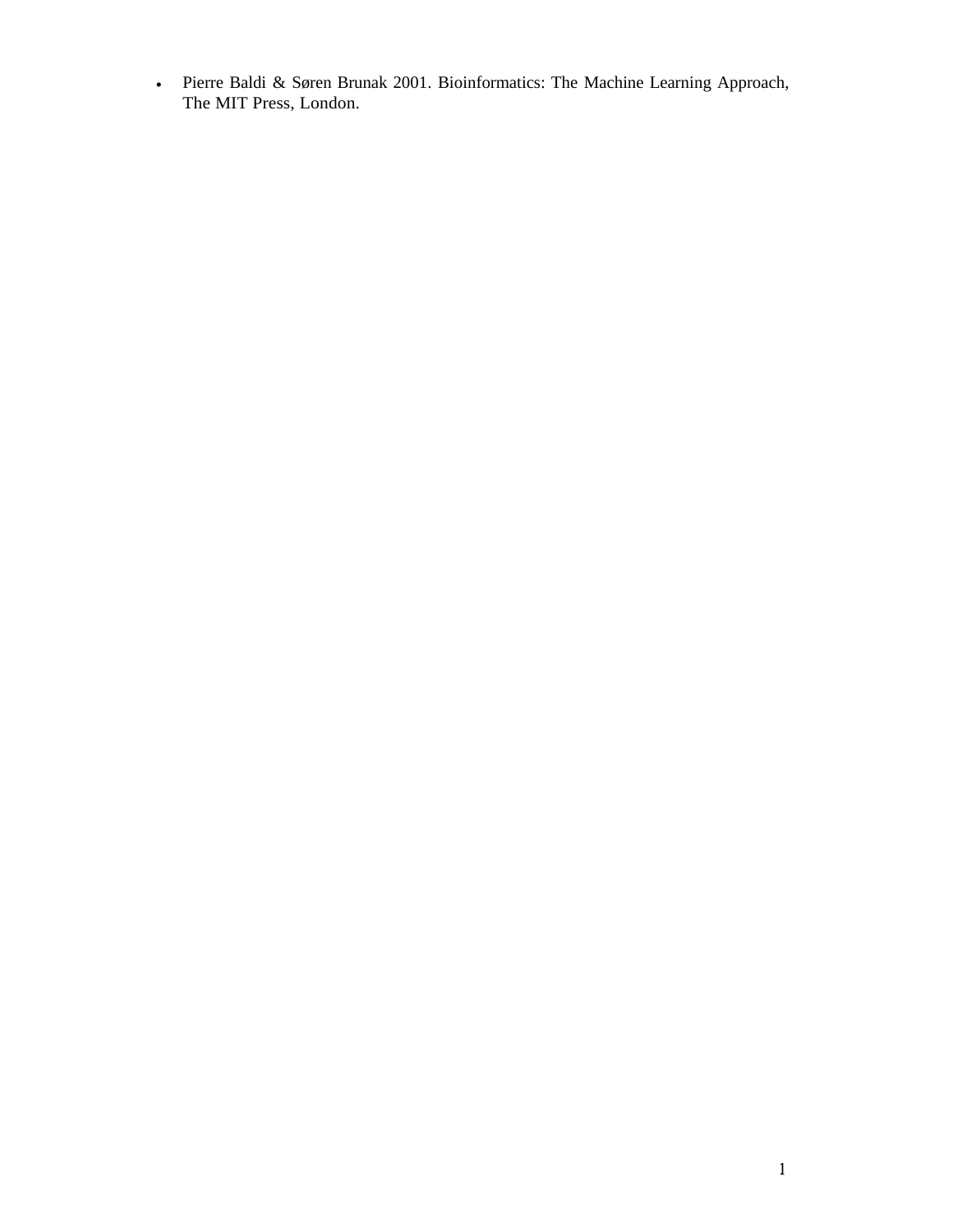### **LAB-IV**

### **LAB IN PERL, PYTHON AND WEB PROGRAMMING**

# **Implement the following concepts using Perl:**

- 1. Program to perform control statements and until, for, for each, while operations.
- a) To find greatest of 3 numbers b) To check whether a number is prime or not
- c) Generating fibonacci series. d) Palindrome.
- 2. To perform matrix arithmetic operations
- 3. Functions and subroutines
- 4. String Operations a) Concatenation& String length. b) Pattern recognisation and searching c) Translate DNA to RNA. d) DNA to protein by using Perl module.

# **Implement the following concepts using Python:**

- 1. Program to perform control statements and until, for, for each, while operations.
- 2. String Operations
- 3. Load, Extract and Retrieve features from GenBank and FASTA Files
- 4. Split a Sequence File into a Set of smaller files
- 5. Sequence file formats conversion
- 6. Manipulations of sequence files

# **Implement the following concepts Web programming:**

- 1. Write Perl / Python programs to demonstrate Write Perl / PHP programs to display
- 2. Write Perl / Python programs to display Server, Cookie, Session information and Digital Clock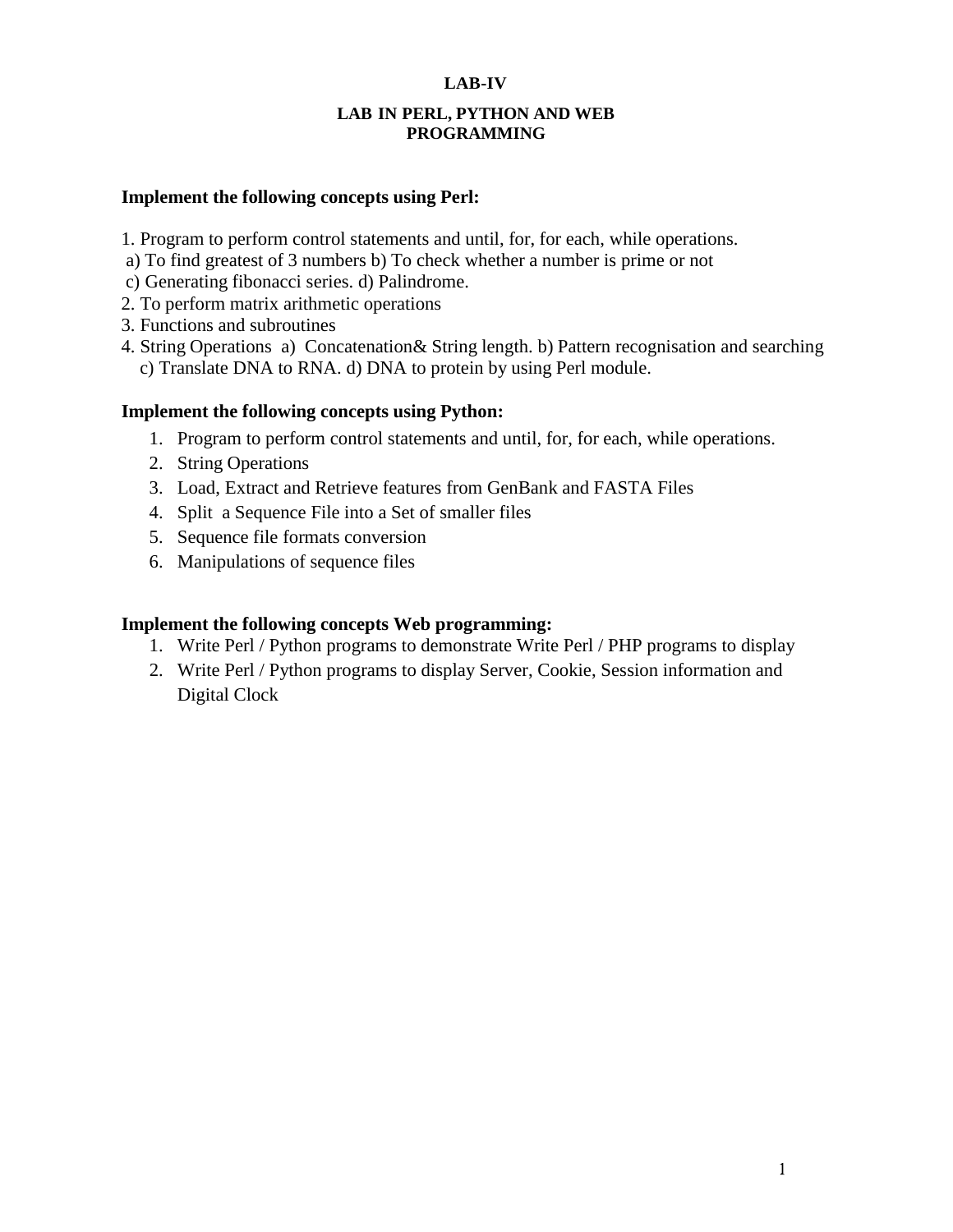#### **SEMESTER- IV**

#### **RESEARCH METHODOLOGY**

#### **UNIT I**

Research: Definition, types, approaches, significance, research methods, criteria of good research, Literature collection and citation, research design: Basic principles of experimental design. Result analysis and interpretation, Report writing and manuscript preparation.

### **UNIT II**

Bio-instrumentation: Microscopy-Light, Phase Contrast, Fluorescence, Confocal, Scanning and Transmission Electron Microscopy, Atomic Force Microscope, Scanning Tunneling Microscope - principles and applications.

### **UNIT III**

Spectroscopy and spectrometry: Fluorescence, UV-Visible spectrophotometer, NMR and ESR Spectroscopy. Mass Spectrometry, GC-MS. Blotting Techniques-Principles and techniques of Southern, Northern and Western blotting techniques and hybridization.

#### **UNIT IV**

Algorithms: Protein and Nucleic acid sequence Algorithms: Sequence Databases, Use of the algorithms BLAST, Multiple sequence alignments and Clustering algorithms. Phylogeny: Evolutionary trees; Biological networks: Pathway analysis. Protein structure analysis: Protein structure databases; Protein structure comparison; Fold recognition; 3D-1D Profiles; Threading and Comparative structure modeling.

### **UNIT V**

Computational applications: Introduction to internet – firebox, flock, mozilla, netscape., Clustal W, Wingene, oligo primer analysis, SPDBV, Swiss-prot, PDB, restriction analysis, primer design, data mining methods for sequence analysis, web-based tools for sequence searches, motif analysis and presentation.

#### **Recommended Books:**

- 1. Andrews D. Baxevanis and BF. Francis Ouellette, 2001. Bioinformatics-A Practical guide to the Analysis of Genes and Proteins, A John Wiley & Sons Publishers
- 2. David W.Mount, 2003. Bioinformatics-Sequence and Genome Analysis, CBS

Publishers.

 $\mathbf{1}$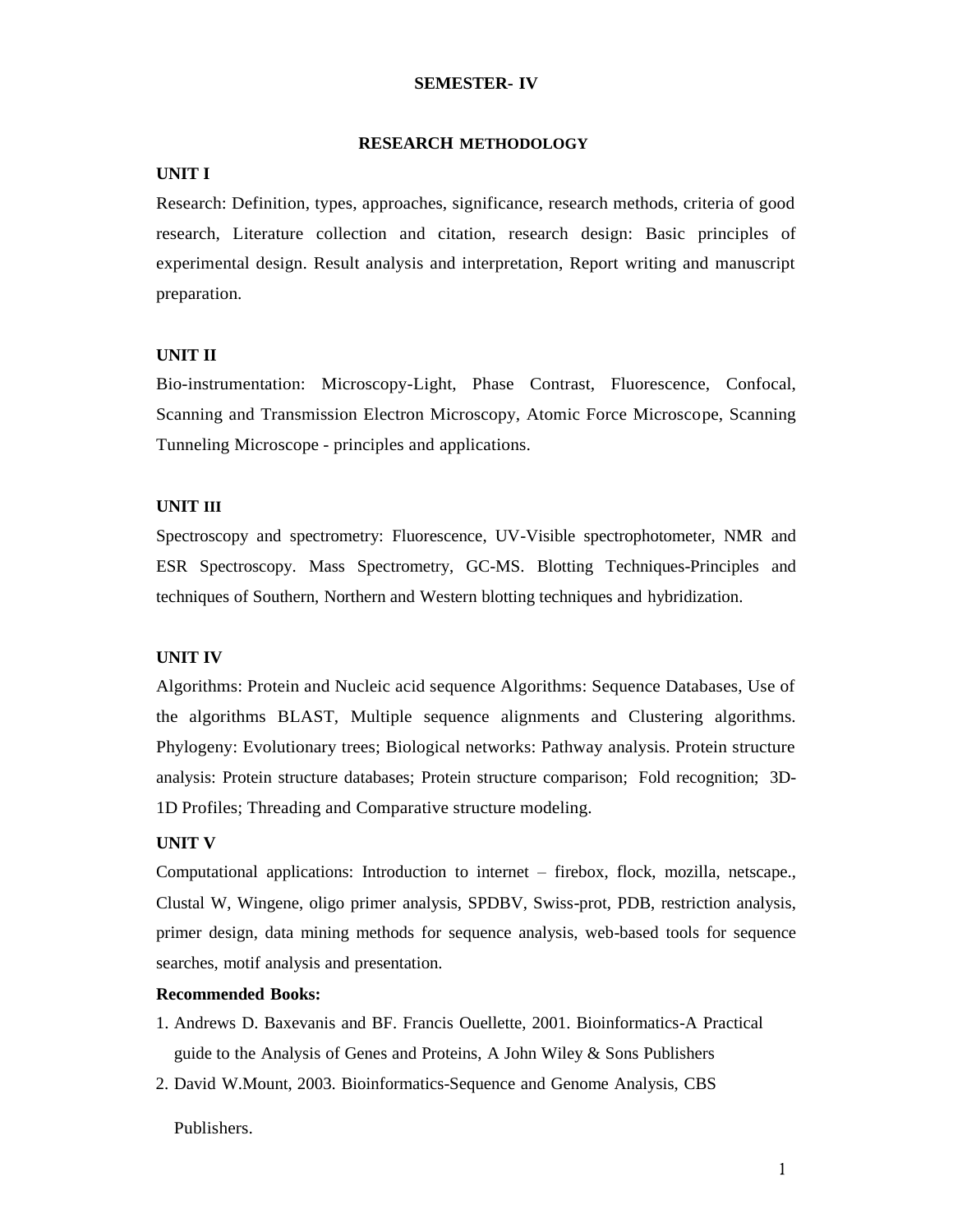- 3. Ian Korf, Mark Xandell & Joseph Bedell, 2003. BLAST. O'REILLY Publisher.
- 4. Kothari C.R, 2004. Research Methodology Methods and Techniques, New Age International (P) Ltd.
- 5. Gupta S.P, 2008. Statistical Methods. Sultan and Sons Company, New Delhi.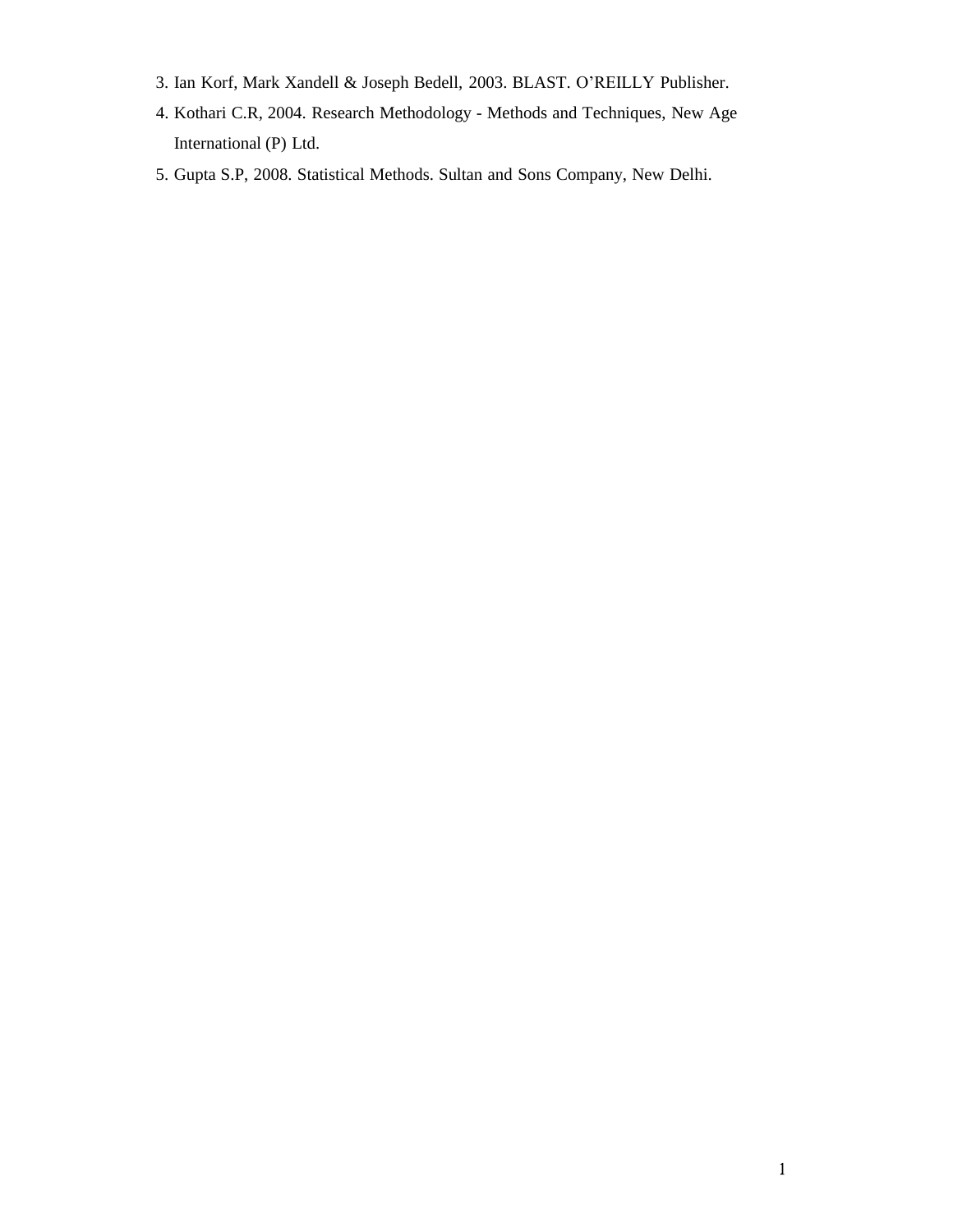### **SEMESTER- IV**

# **Add-On (Internship Course) PHP SCRIPTING LANGUAGE**

# **UNIT - I**

Basic of Coding in PHP: Mixing PHP and HTML - Introducing Variables and Operators - PHP Variables.

# **UNIT - II**

Displaying Dynamic Content - Sending E-Mail - Using File System - Uploading Files to Website.

# **UNIT - III**

Establishing a connection - Creating a Database Table - Inserting Data into the Table - Selecting and Displaying Data.

# **UNIT - IV**

System Planning - Adding Contacts Modifying Contacts - Deleting Contacts - Working with ontacts.

# **UNIT - V**

Managing a Simple Mailing List: Mailing List Software - Developing Subscription Mechanism, Mailing Mechanism. Creating Custom Logs and Reports.

# **RECOMMEDED TBOOKS**

1. Julie Meloni and Matt Telles, "PHP 6", 3rd Edition, Cengage Learning India Edition, 2009.

2. Julie Meloni and Matt Telles, "PHP 6 Fast and Easy Web Development", 1st Edition, Cengage Learning India Edition, 2008.

3. Steven Holzner, "The Complete Reference PHP", Indian Edition, McGrawHill Education, 2007.